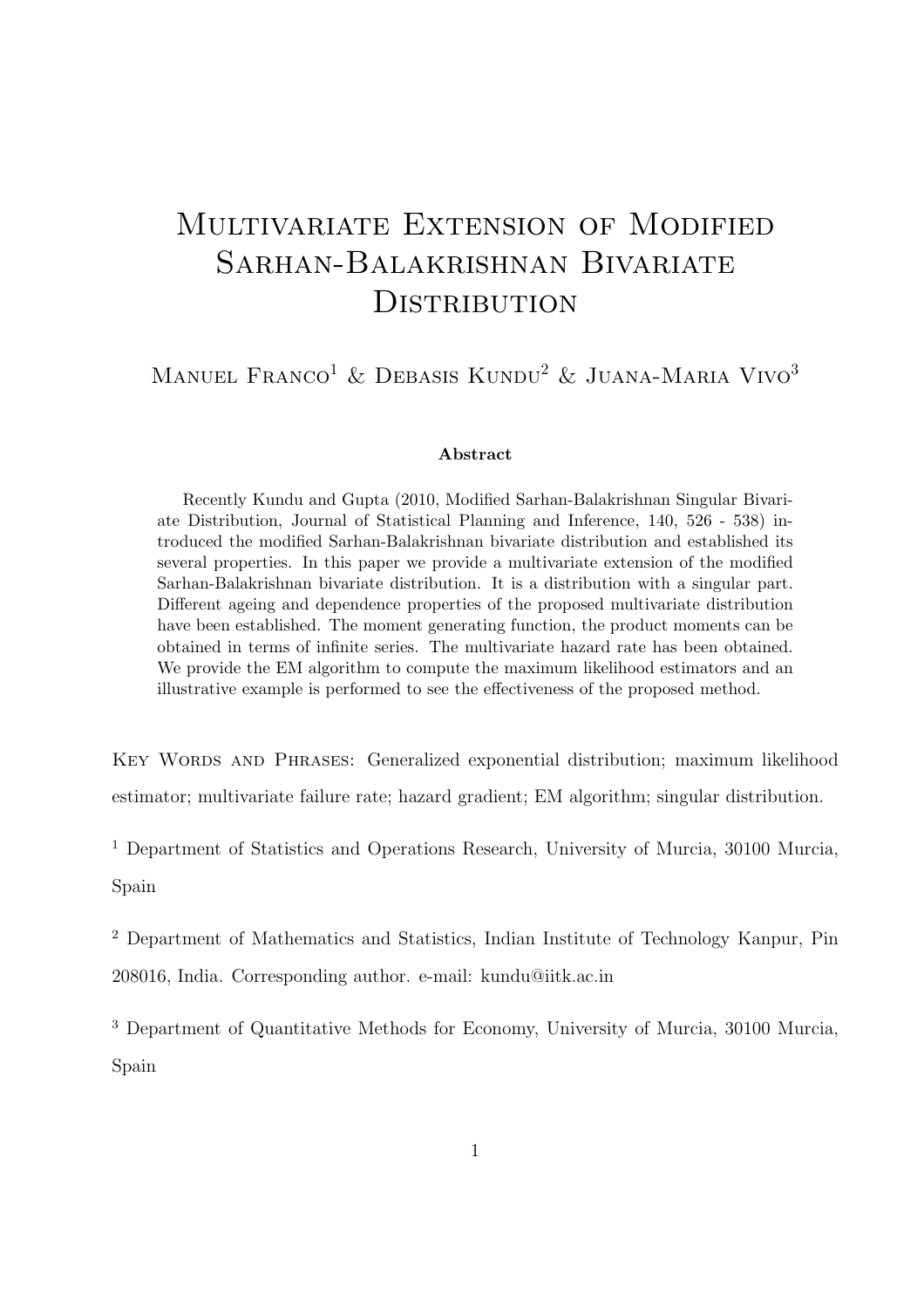### 1 INTRODUCTION

Gupta and Kundu [7] introduced the generalized exponential distribution (GE) as an alternative to the well known gamma or Weibull distribution. It has some desirable properties compared to Weibull and gamma distributions. Several interesting developments on GE distribution have taken place in the last few years. For a current account on the GE distribution, the readers are referred to the recent review article by Gupta and Kundu [8].

Recently, Sarhan and Balakrishnan [19] introduced a new class of bivariate distribution of Marshal-Olkin type based on GE and exponential distributions. From now on we call this as the bivariate Sarhan-Balakrishnan distribution. The bivariate Sarhan-Balakrishnan distribution is not an absolute continuous distribution, because it has a positive probability on the  $x_1 = x_2$  axis. Several properties have been discussed by the authors, and recently Franco and Vivo [6] introduce multivariate Sarhan-Balakrishnan distribution, and discussed its ageing and dependence properties.

Very recently Kundu and Gupta [13] introduced the modified bivariate Sarhan-Balakrishnan distribution using similar approach as the bivariate Sarhan-Balakrishnan model. In the bivariate Sarhan-Balakrishnan model, Sarhan and Balakrishnan [19] used the minimization process between the GE and exponential distributions, where as in the modified bivariate Sarhan-Balakrishnan model Kundu and Gupta [13] used the minimization process between different GE distributions. Due to the presence of one extra shape parameter, the modified bivariate Sarhan-Balakrishnan model is more flexible than the bivariate Sarhan-Balakrishnan model. Different properties, and the estimation procedure have been developed in the same paper.

The aim of this paper is to develop the multivariate  $(p$ -variate) modified Sarhan-Balakrishnan model using the same minimization process, and from  $(p+1)$  independent GE distributions.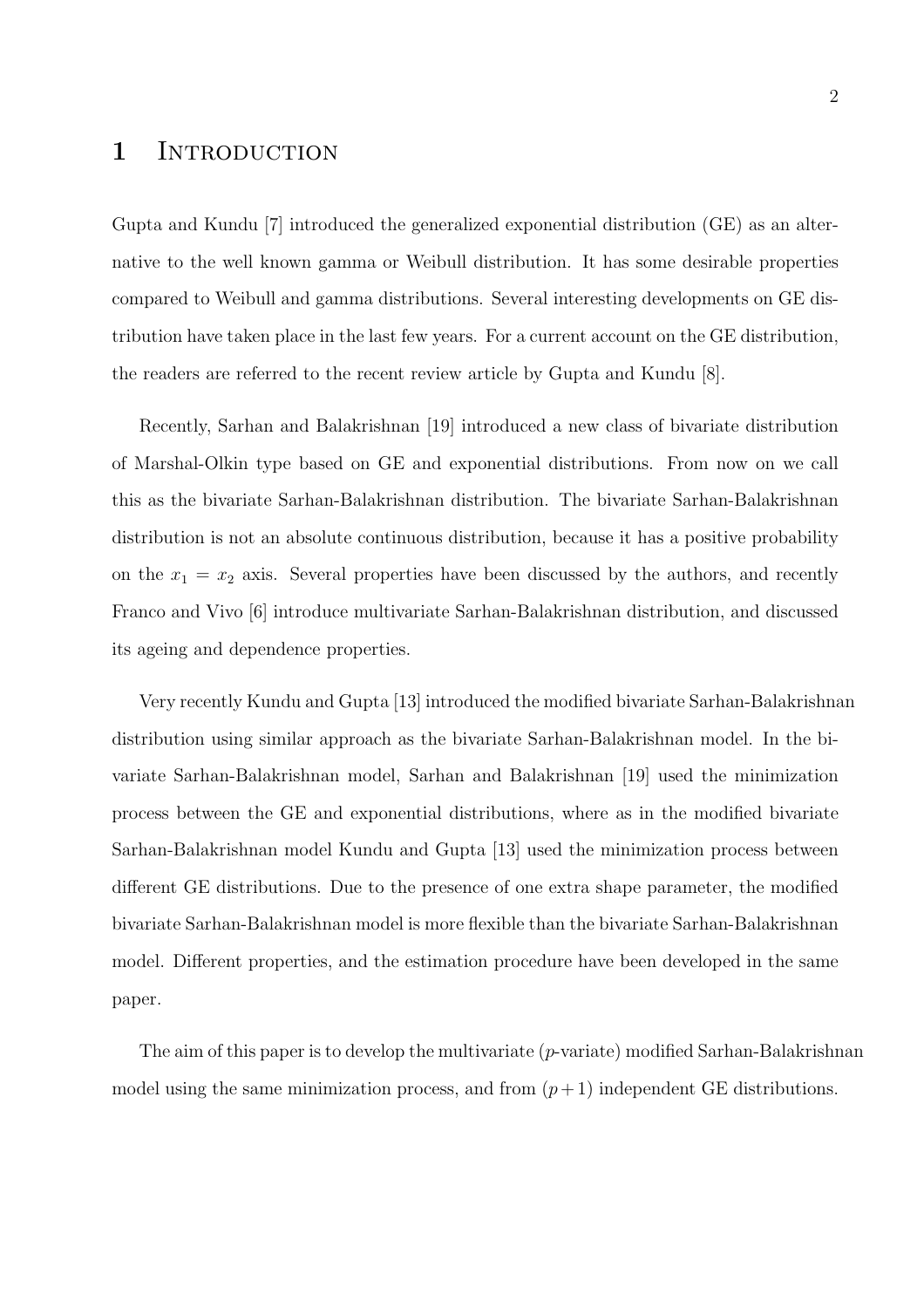We call this new distribution as the Marshall-Olkin multivariate GE (MOMGE) distribution. It introduces positive dependence among the variables. Any  $q < p$  dimensional subset of p variate MOMGE model is a q-variate MOMGE model. The survival function of the proposed q-variate MOMGE distribution function can be written in a very convenient form. It is a distribution with a singular part, and the decomposition of the absolute continuous part and the singular part is clearly unique. We provide the explicit expression of the singular part and the absolute continuous part.

It may be mentioned that the importance of the ageing and dependence notions have been well established in the statistical literature, see for example Lai and Xie [15]. In many reliability and survival analysis applications, it has been observed that the components are often positively dependent in some stochastic sense. Hence, the derivations of ageing and dependence properties for the MOMGE model have their own importance. Similarly, the extreme order statistics, for example the minimum and maximum order statistics play an important role in several statistical applications, where the components are dependent, see for example Arnold, Balakrishnan and Nagaraja [1]. In this paper the distributions of both extreme order statistics of a random sample from a MOMGE model and their stochastic ageing are studied in details.

Estimation of the unknown parameters is an important problem in any statistical inference. The maximum likelihood estimators (MLEs), as expected, cannot be obtained in explicit forms. They have to be obtained by solving  $(p+1)$  non-linear equations. We propose to use the EM algorithm to compute the MLEs. It is observed that in each 'E'-step, the corresponding 'M'-step can be performed by solving  $(p + 1)$  - one dimensional non-linear equations. It definitely saves considerable amount of computational time. We perform one simulation example to illustrate the proposed method, and finally we conclude the paper.

Rest of the paper is organized as follows. In Section 2, we briefly discuss about the ageing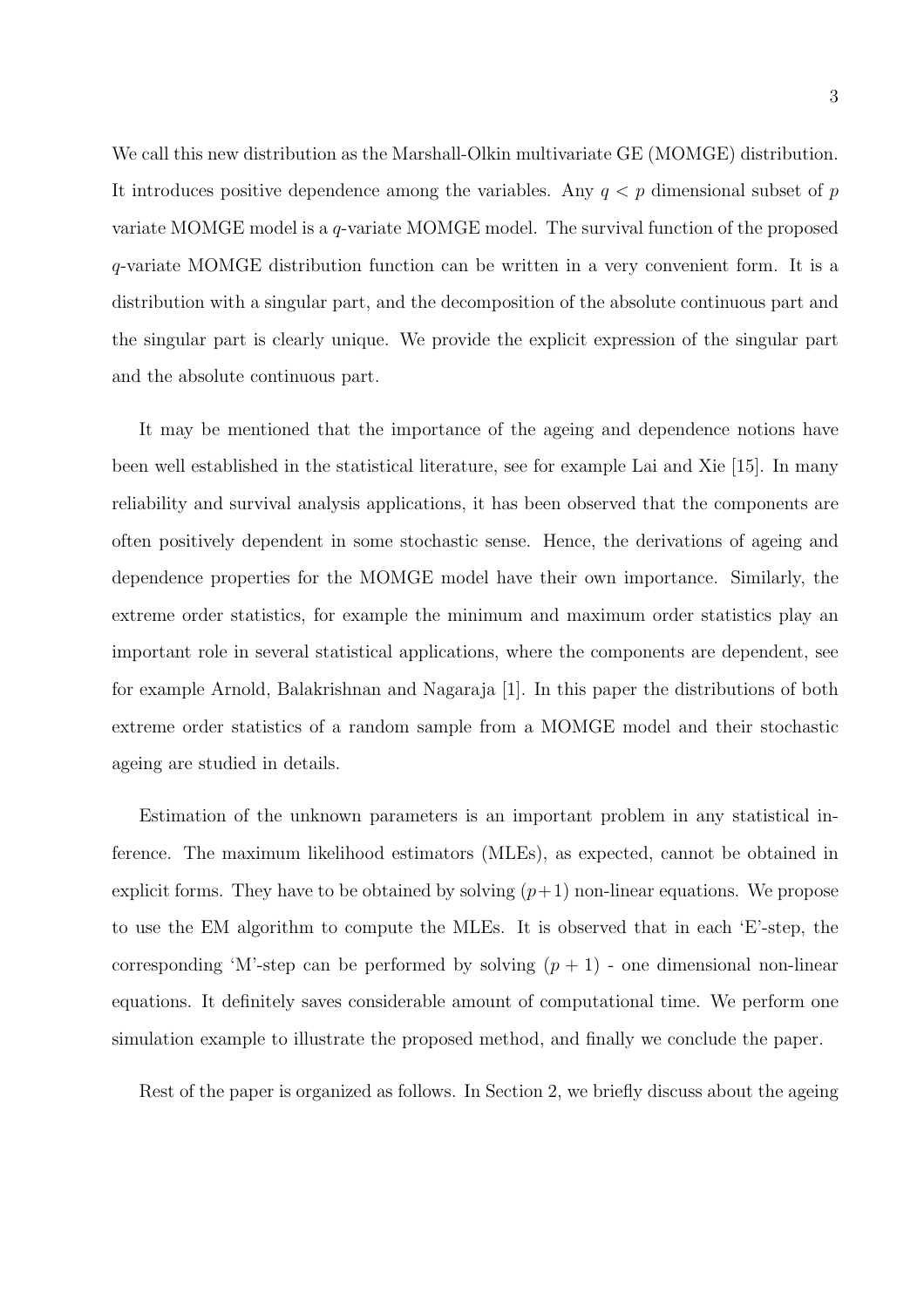and dependence properties. In Section 3, we introduce the MOMGE model and provide the survival function, marginals and conditional distribution. Different ageing and dependence properties are discussed in Section 4. EM algorithm is proposed in Section 5. Monte-Carlo simulations are presented in Section 6, and finally we conclude the paper in Section 7.

# 2 Preliminaries

#### 2.1 AGEING

First we introduce the following notations:  $I = (1, \dots, p)$ ,  $I_k = (i_1, \dots, i_k) \subset I = (1, \dots, p)$ where  $1 \leq i_1 < i_2 < \cdots < i_k \leq p$ . The distribution function of a random vector  $\boldsymbol{X} =$  $(X_1, \dots, X_p)$  will be denoted by  $F_I(\cdot)$  or  $F_{\mathbf{X}}(\cdot)$ , and for  $(X_{i_1}, \dots, X_{i_k})$  it will be denoted by  $F_{I_k}(\cdot)$ . The corresponding survival functions will be denoted by  $S_I(\cdot)$  or  $S_{\mathbf{X}}(\cdot)$ , and  $S_{I_k}(\cdot)$ respectively.

A p-dimensional random vector  $\mathbf{X} = (X_1, \dots, X_p)$ , or its joint distribution function  $F_I(\cdot)$ is said to have a multivariate increasing failure rate (MIFR) property, if

$$
\frac{P(X_{i_1} > x_{i_1} + t, \cdots, X_{i_k} > x_{i_k} + t)}{P(X_{i_1} > x_{i_1}, \cdots, X_{i_k} > x_{i_k})} = \frac{S_{I_k}(x_{i_1} + t, \cdots, x_{i_k} + t)}{S_{I_k}(x_{i_1}, \cdots, x_{i_k})},
$$
(1)

decreases in  $x_{i_1}, \dots, x_{i_k}$ ,  $\forall t > 0$ , for each subset  $I_k = (i_1, \dots, i_k) \subseteq (1, \dots, p)$ .

The random vector  $\boldsymbol{X}$  is said to have multivariate new better than used (MNBU) property, if  $\forall t > 0$ , and  $\forall x_{i_j} \geq 0$ 

$$
S_{I_k}(x_{i_1} + t, \cdots, x_{i_k} + t) \le S_{I_k}(x_{i_1}, \cdots, x_{i_k}) S_{I_k}(t, \cdots, t).
$$
 (2)

If

$$
\int_{0}^{\infty} \frac{S_{I_k}(x_{i_1} + t, \cdots, x_{i_k} + t)}{S_{I_k}(x_{i_1}, \cdots, x_{i_k})} dt
$$
\n(3)

decreases in  $x_{i_1}, \dots, x_{i_k}$ , then X us said to have a multivariate decreasing mean residual life (MDMRL).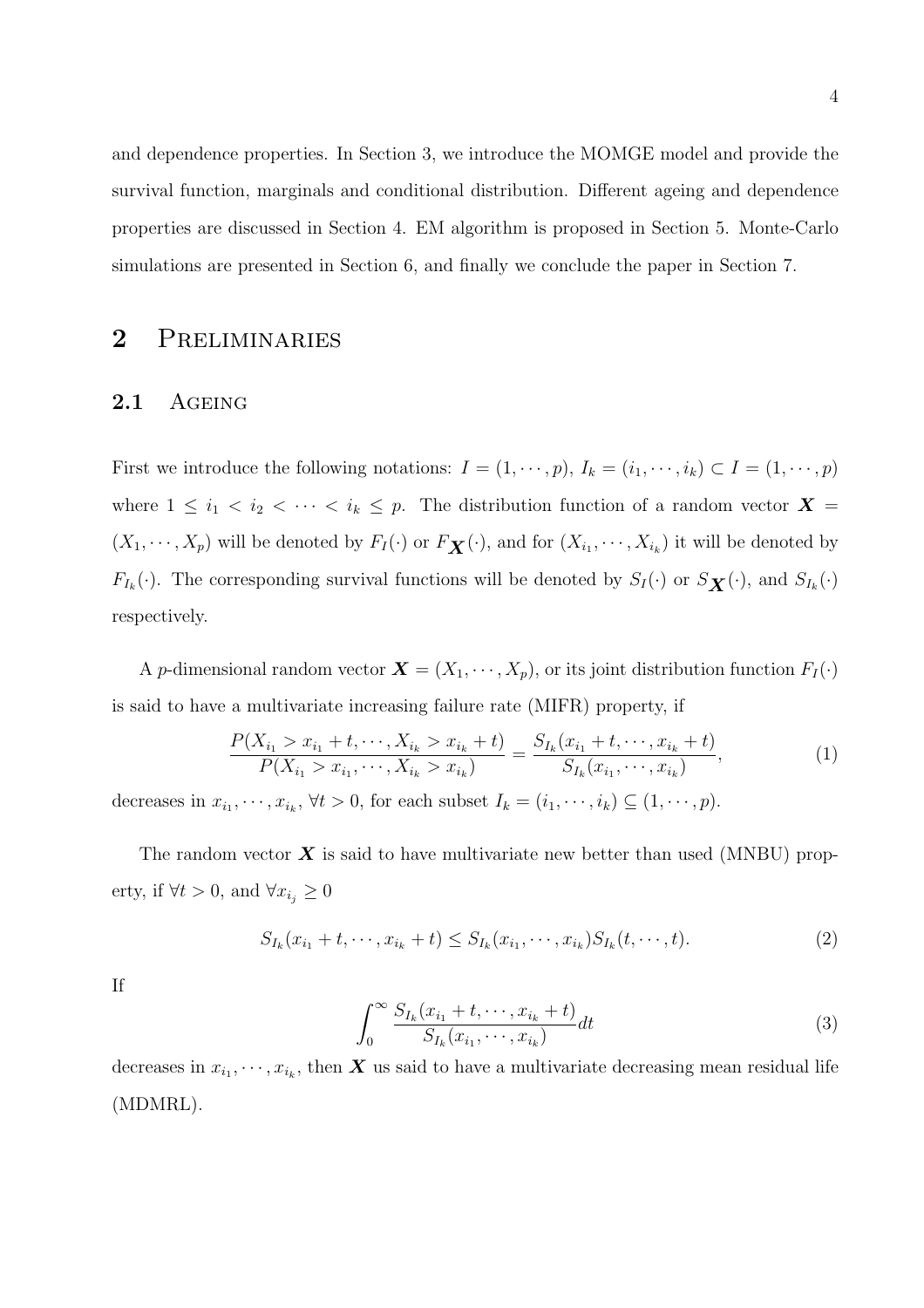Moreover, the random vector  $\boldsymbol{X}$  is said to be new better than used in expectation (MN-BUE) if for  $\forall x_{ij} \geq 0$ ,

$$
\int_0^\infty S_{I_k}(x_{i_1} + t, \cdots, x_{i_k} + t)dt \le S_{I_k}(x_{i_1}, \cdots, x_{i_k}) \int_0^\infty S_{I_k}(t, \cdots, t)dt.
$$
 (4)

Along the same line the dual classes also can be defined. Among the different ageing notions, the following relation holds;

 $MNBUE \Leftrightarrow MNBU \Leftrightarrow MIFR \Rightarrow MDMRL \Rightarrow MNBUE.$ 

#### 2.2 MULTIVARIATE HAZARD GRADIENT

Johnson and Kotz [10] defined the multivariate hazard gradient of a *p*-variate random vector  $\boldsymbol{X} = (X_1, \dots, X_p)$  as follows. Suppose  $X_1, \dots, X_p$  are p absolutely continuous random variables, then the hazard gradient of **X** for  $\mathbf{x} = (x_1, \dots, x_p)$  is

$$
h_X(\mathbf{x}) = \left(-\frac{\partial}{\partial x_1}, \dots, -\frac{\partial}{\partial x_p}\right) \ln P(X_1 > x_1, \dots, X_p > x_p). \tag{5}
$$

The meaning of the  $i$ -th component of  $(5)$  is similar to the univariate case. It is the punctual failure probability for the  $i$ -th component when all the components are working and have age  $x_i$ ,  $i = 1, \dots, n$ . Marshall and Olkin [17] showed that  $h_X$  defined above uniquely define the corresponding distribution function. See also, for example, Shanbhag and Kotz [20] or Marshall [16] in this connection. It may be noted that the multivariate extension of the hazard rate function is not unique. Basu [3] has also defined another multivariate hazard function, although it may not uniquely define the corresponding distribution function and it is not pursued here.

If for all values of **x**, all components of  $h_X(\mathbf{x})$  are increasing (decreasing) functions of the corresponding variables, then the distribution is called multivariate increasing (decreasing) hazard gradient.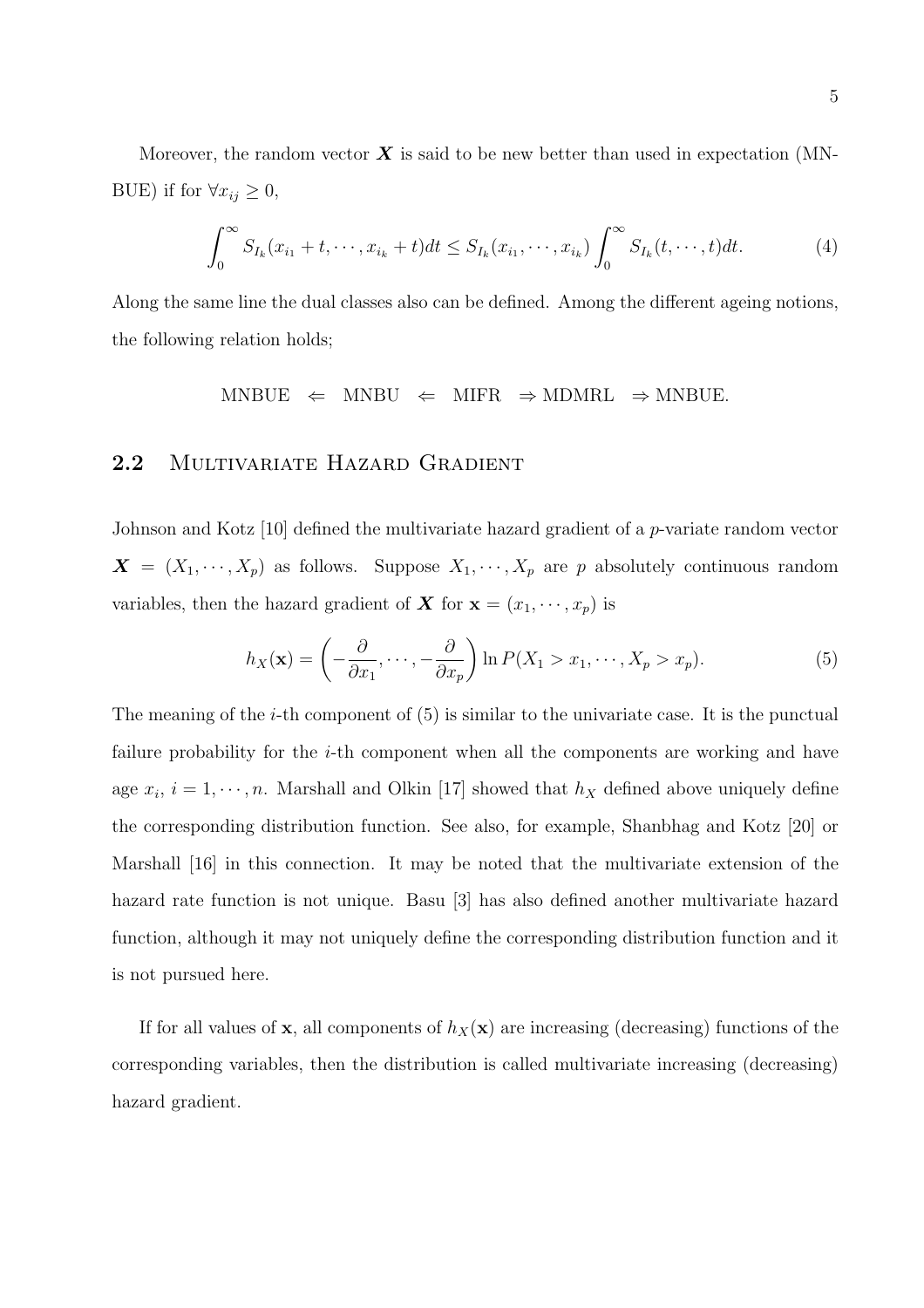#### 2.3 Dependence

Several notions of positive and negative dependence for multivariate distributions of varying degree of strengths are available in the literature, see for example Colangelo, Hu and Shaked [4], Joe [9], Balakrishnan and Lai [2] and the references cited there.

A random vector  $\boldsymbol{X}$  is said to be positive upper orthant dependent (PUOD) if

$$
S_I(\mathbf{x}) = P(X_1 > x_1, \cdots, X_p > x_p) \ge \prod_{i=1}^p P(X_i > x_i) = \prod_{i=1}^p S_i(x_i).
$$
 (6)

Now we will define the right tail increasing (RTI) property of a random vector, and for that we need the following notations. For any set  $A \subseteq \{1, \dots, p\}$ , say  $A = \{i_1, \dots, i_q\}$ ,  $\boldsymbol{X}_A = (X_{i_1}, \dots, X_{i_q}),$  similarly,  $\boldsymbol{\mathbf{x}}_A$  is also defined. The random vector  $\boldsymbol{X}$  is said to have RTI property, if

$$
P(X_B > \mathbf{x}_B | X_A > \mathbf{x}_A)
$$
\n<sup>(7)</sup>

is a non-decreasing in  $x_A$  for all  $x_B$ . Here the sets A and B are partitions of  $\{1, \dots, p\}$ , and non-decreasing in  $\mathbf{x}_A$  ( $\mathbf{x}_B$ ) means for each components  $\mathbf{x}_A$  ( $\mathbf{x}_B$ ).

Another multivariate dependence notion is the multivariate right corner set increasing (RCSI). A random vector  $\boldsymbol{X}$  is said to have multivariate RCSI property, if

$$
P(X_1 > x_1, \cdots, X_p > x_p | X_1 > x'_1, \cdots, X_p > x'_p)
$$
\n(8)

increases in  $x'_1, \dots, x'_p$  for every choice of  $(x_1, \dots, x_p)$ .

## 3 Marshall-Olkin Multivariate GE Distribution

The univariate generalized exponential distribution has the following cumulative distribution function (CDF) and the probability density function (PDF) respectively, for  $x > 0$  are

$$
F(x; \alpha, \lambda) = (1 - e^{-\lambda x})^{\alpha}, \text{ and } f(x; \alpha, \lambda) = \alpha \lambda e^{-\lambda x} (1 - e^{-\lambda x})^{\alpha - 1}.
$$
 (9)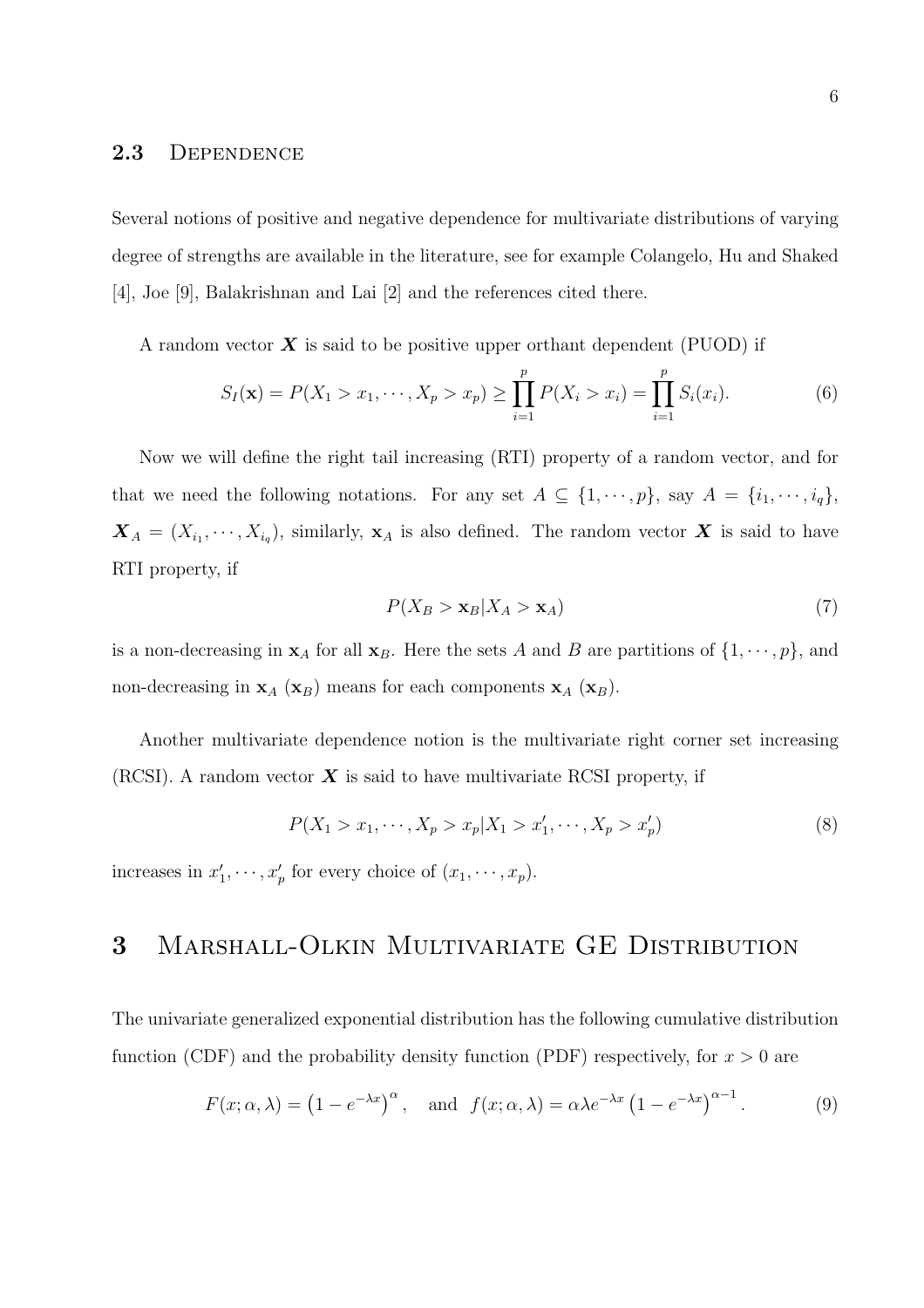Here  $\alpha > 0$ ,  $\lambda > 0$  are the shape and scale parameters respectively. It is immediate that when  $\alpha = 1$ , it coincides with the exponential distribution. From now on, a generalized exponential (GE) distribution with the shape and scale parameters as  $\alpha$  and  $\lambda$  respectively will be denoted by  $GE(\alpha, \lambda)$ . The PDF, CDF, and the survival function (SF) of  $GE(\alpha, 1)$ will be denoted by  $f(\cdot; \alpha)$ ,  $F(\cdot; \alpha)$  and  $S(\cdot; \alpha)$  respectively.

Now we are in a position to define MOMGE distribution, along the same line as the MOMGE distribution, as proposed by Kundu and Gupta [13]. From now on unless otherwise mentioned, it is assumed that  $\alpha_1 > 0, \dots, \alpha_{p+1} > 0, \lambda > 0$ . Suppose  $U_1$  follows  $(\sim)$  $GE(\alpha_1, \lambda), \cdots, U_p \sim GE(\alpha_p, \lambda), V \sim GE(\alpha_{p+1}, \lambda)$ , and they are independently distributed. Now define

$$
X_1 = \min\{U_1, V\}, \quad \cdots, \quad X_p = \min\{U_p, V\}.
$$
 (10)

Then we say,  $\mathbf{X} = (X_1, \dots, X_p)$  has the MOMGE distribution of order p, and it will be denoted by MOMGE( $\alpha$ ,  $\lambda$ ,  $p$ ), where  $\alpha = (\alpha_1, \dots, \alpha_{p+1})$ .

From now on unless otherwise mentioned, it is assumed that  $\lambda = 1$ , and in that case it will be denoted by  $MOMGE(\alpha, p)$ . It is clear that similarly as  $MOMGE$  model, the proposed MOMGE model also can be used quite effectively as a competing risks model or a shock model.

The following result provides the joint survival function (JSF) of the MOMGE model.

THEOREM 3.1: If  $\mathbf{X} = (X_1, \dots, X_p) \sim \text{MOMGE}(\alpha, p)$ , then the JSF is

$$
S_X(\mathbf{x}) = P(X_1 > x_1, \cdots, X_p > x_p) = \prod_{i=1}^p S(x_i; \alpha_i) S(z; \alpha_{p+1})
$$
\n(11)  
\nhere  $z = \max\{x_1, \cdots, x_p\}$ , and  $S(x; \alpha) = 1 - (1 - e^{-x})^{\alpha}$ 

PROOF: It simply follows from the definition, and the details are omitted.

It is clear that for  $n > 1$ , the MOMGE is not an absolutely continuous distribution. In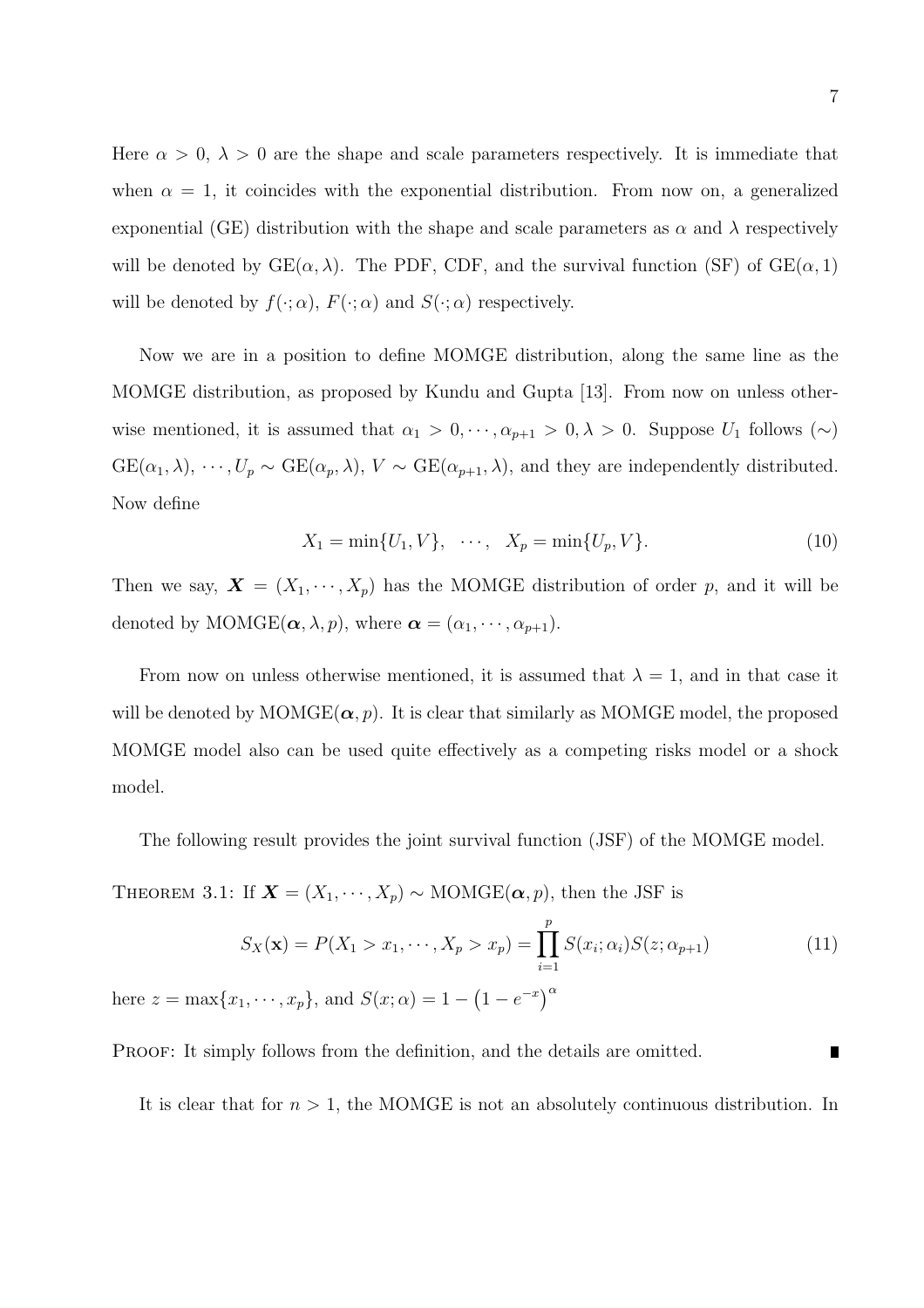this case MOMGE has an absolutely continuous part and a singular part. The MOMGE distribution function can be written as

$$
F_X(\mathbf{x}) = \beta F_a(\mathbf{x}) + (1 - \beta) F_s(\mathbf{x}).
$$

Here  $0 < \beta < 1$ ,  $F_a(\cdot)$  and  $F_s(\cdot)$  denote the absolute continuous part and singular part of  $F_X(\cdot)$  respectively. The corresponding PDF of  $\boldsymbol{X}$  can be written as

$$
f_{\mathbf{X}}(\mathbf{x}) = \beta f_a(\mathbf{x}) + (1 - \beta) f_s(\mathbf{x})
$$
\n(12)

In writing (12) it is understood that  $f_a(\cdot)$  is a PDF with respect to p-dimensional Lebesgue measure, and the singular part  $f_s(\cdot)$  may be considered as a collection of PDFs with respect to 1, ...,  $(p-1)$ -dimensional Lebesgue measures. Although their expressions are not required here, the decomposition of  $f_X(\cdot)$  into PDFs with respect to  $(k + 1)$ -dimensional Lebesgue measures,  $k = 0, ..., (p - 1)$ , is discussed in Appendix A.

Now we provide the distribution functions of the marginals, the conditionals and the extreme order statistics of the MOMGE model. We will be using the following notation. For any two vectors,  $\mathbf{a} = (a_1, \dots, a_m)$  and  $\mathbf{b} = (b_1, \dots, b_m)$  of same dimension,  $\mathbf{a} > \mathbf{b}$  means  $a_i > b_i$  for  $i = 1, \dots, m$ .

THEOREM 3.2: If  $(X_1, \dots, X_p) \sim \text{MOMGE}(\alpha, p)$ , then

(a) The marginal PDF of  $X_j$  for  $x > 0$  is given by

$$
f_{X_j}(x) = f(x; \alpha_j) + f(x; \alpha_{p+1}) - f(x; \alpha_j + \alpha_{p+1}).
$$
\n(13)

(b) For any k-dimensional marginal  $\mathbf{X}_{I_k} = (X_{i_1},...,X_{i_k}) \sim MOMGE(\alpha_{i_1},...,\alpha_{i_k},\alpha_{p+1},k).$ 

(c) The conditional survival function of  $(\mathbf{X}_{I_k} | \mathbf{X}_{I-I_k} > \mathbf{x}_{I-I_k})$  where  $I-I_k = \{i \in I : i \notin I_k\},\$ is an absolute continuous survival function as follows;

$$
P(\mathbf{X}_{I_k} > \mathbf{x}_{I_k} \mid \mathbf{X}_{I-I_k} > \mathbf{x}_{I-I_k}) = \begin{cases} \prod_{i \in I_k} S(x_i; \alpha_i) & \text{if } z = v \\ \prod_{i \in I_k} S(x_i; \alpha_i) \frac{S(z; \alpha_{p+1})}{S(v; \alpha_{p+1})} & \text{if } z > v, \end{cases} \tag{14}
$$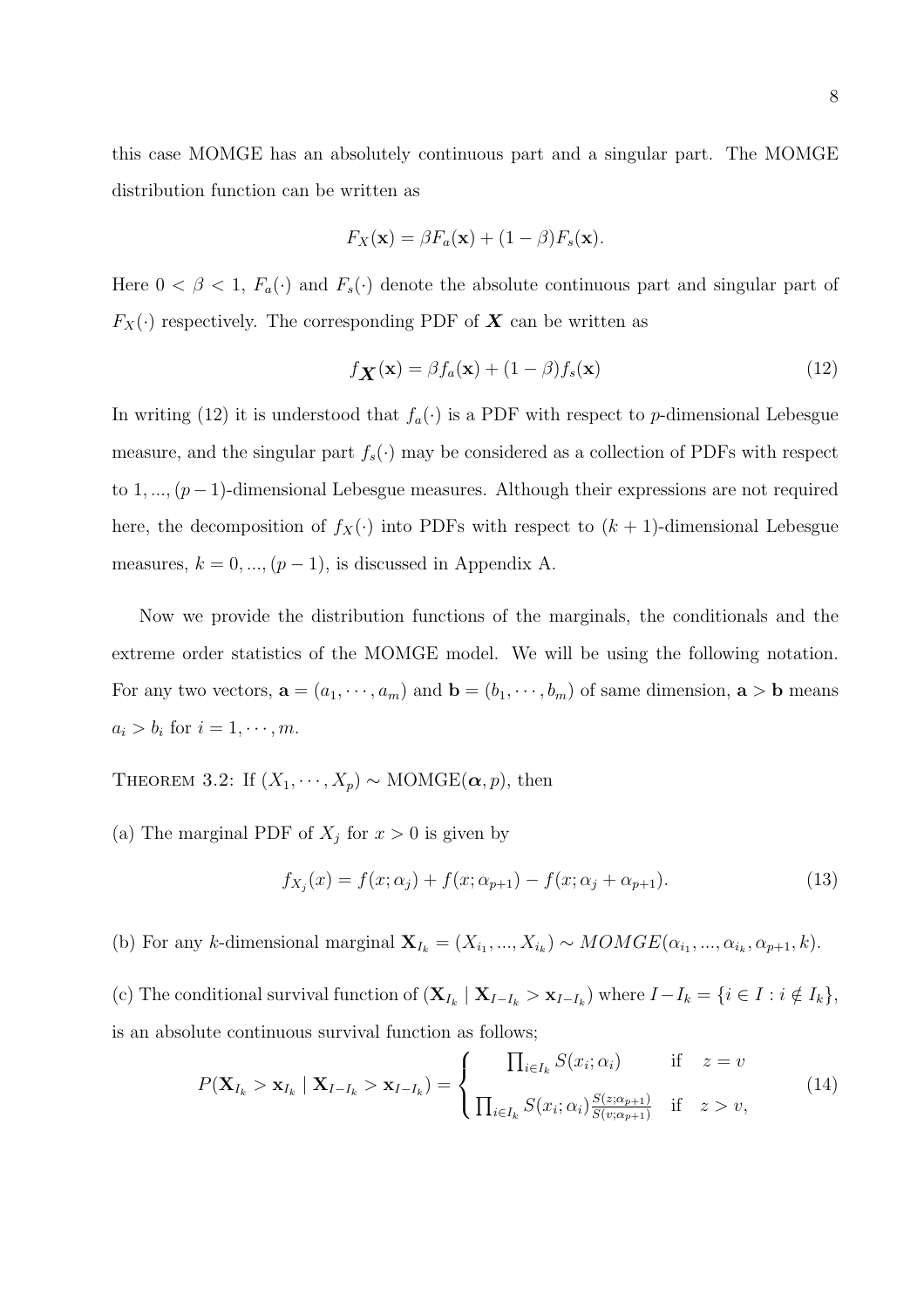here  $z = \max\{x_1, \dots, x_p\}$  and  $v = \max\{x_i : i \in I - I_k\}.$ 

(d) If  $X_{(1)} = \min\{X_1, \dots, X_p\}$ , then

$$
S_{X_{(1)}}(t) = P(X_{(1)} > t) = \prod_{i=1}^{p+1} S(t; \alpha_i).
$$

(e) If  $X_{(p)} = \max\{X_1, \dots, X_p\}$ , then

$$
S_{X_{(p)}}(t) = P(X_{(p)} > t) = S(t; \alpha_{p+1}) S(t, \bar{\alpha}),
$$

here  $\bar{\alpha} = \alpha_1 + \cdots + \alpha_p$ .

(f) If  $X_{(r)}$  denotes the r-th order statistic  $X_{(r)}$  from  $(X_1, \dots, X_p)$ , then its survival function is given by

$$
S_{X_{(r)}}(t) = P(X_{(r)} > t) = S(t; \alpha_{p+1}) \sum_{j=0}^{r-1} \sum_{P_j} (1 - S(t; \alpha_{P_j})) \prod_{k=j+1}^{p} S(t; \alpha_{i_k})
$$

where  $\alpha_{P_j} = \sum_{k=1}^j \alpha_{i_k}$ , and  $P_j$  is the set of all permutations  $(i_1, ..., i_p)$  of  $(1, 2, ..., p)$  such that  $i_1 < ... < i_j$  and  $i_{j+1} < ... < i_p$ .

**PROOF:** (a)  $\cdot$  (d) are quite straight forward, and they can be easily obtained. The proof (e) can be obtained along the same line as the proof of part (4) of proposition 3.2 of Franco and Vivo [6]. The proof of (f) can be obtained along the same line as (e).

COMMENTS: It is cleat that the survival functions of  $X_j$  and  $X_{(p)}$  are product of two GE survival functions. Therefore, from Proposition 5.3 of Franco and Vivo [6],  $X_j$  and  $X_{(p)}$  are classified in according to their parameters  $\alpha_j$ ,  $\alpha_{p+1}$  and  $\overline{\alpha}$ , respectively.

# 4 Properties

First we provide the following multivariate stochastic ordering results.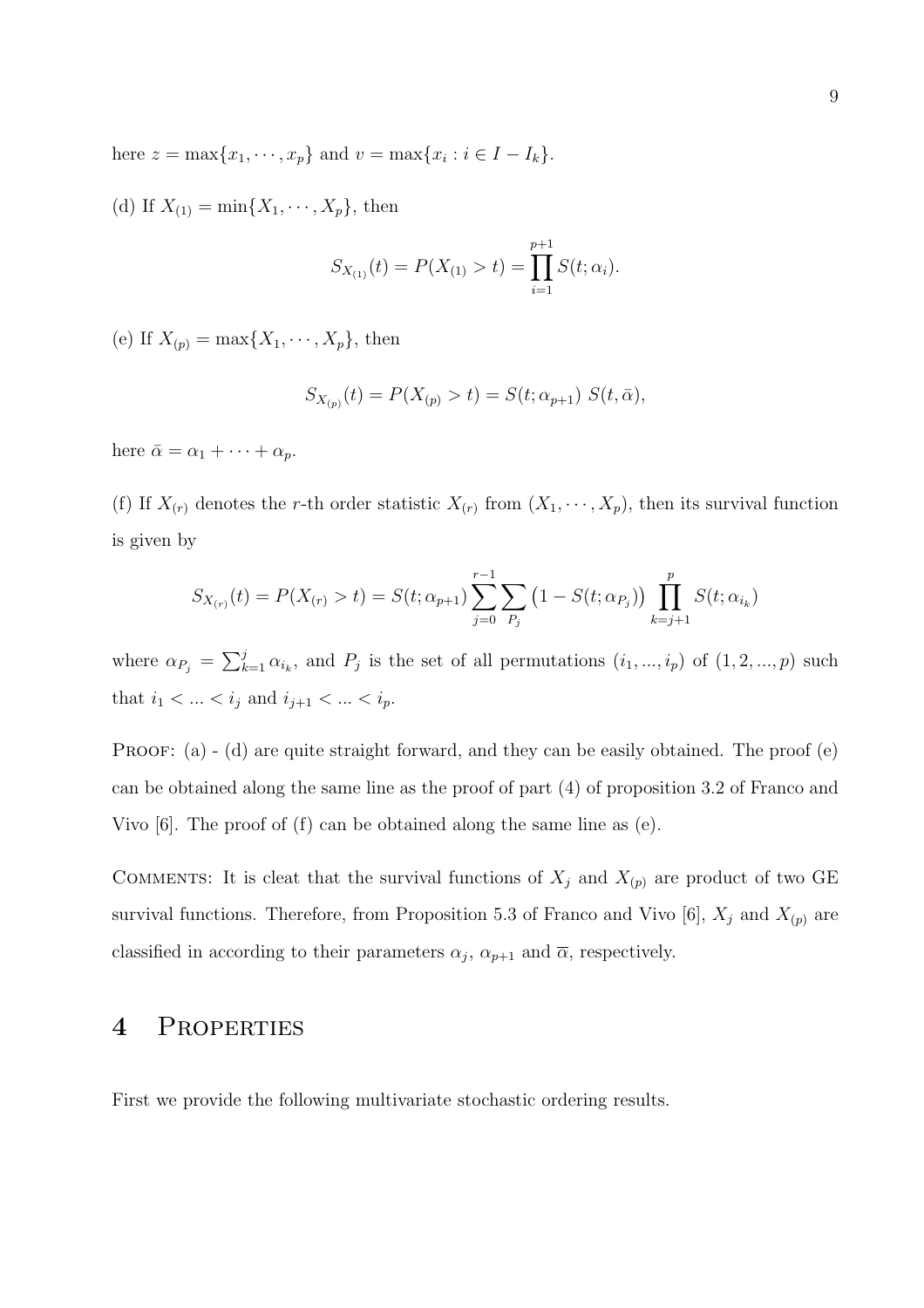10

THEOREM 4.1: Let  $\mathbf{X} = (X_1, \dots, X_p) \sim \text{MOMGE}(\boldsymbol{\alpha}, p)$ , and  $\mathbf{Y} = (Y_1, \dots, Y_p) \sim \text{MOMGE}(\boldsymbol{\beta}, p)$ , here  $\boldsymbol{\alpha} = (\alpha_1, \dots, \alpha_{p+1}),$  and  $\boldsymbol{\beta} = (\beta_1, \dots, \beta_{p+1}).$  If  $\alpha_i \leq \beta_i$ , for  $i = 1, \dots, p+1$ , then  $X \leq_{st} Y$ , *i.e.* X is smaller than Y in the usual stochastic order.

PROOF: Note that  $\mathbf{X} \leq_{st} \mathbf{Y}$ , if and only if for all  $u_1 > 0, \dots, u_p > 0$ ,

$$
P(X_1 > u_1, \cdots, X_p > u_p) \le P(Y_1 > u_1, \cdots, Y_p > u_p).
$$

Since  $S(u; \alpha_i) \leq S(u, \beta_i)$ , for  $u > 0$ , and for  $i = 1, \dots, p$ , the result follows.

THEOREM 4.2: Let  $\mathbf{X} \sim \text{MOMGE}(\alpha, p)$ , then  $S_{\mathbf{X}}(\mathbf{x}) = P(\mathbf{X} \geq \mathbf{x})$  has a multivariate total positivity of order (MTP2) property.

PROOF: Recall that  $S_{\mathbf{X}}(\mathbf{x})$  has MTP<sub>2</sub> property, if and only if

$$
\frac{S_{\mathbf{X}}(\mathbf{x})S_{\mathbf{X}}(\mathbf{y})}{S_{\mathbf{X}}(\mathbf{x} \vee \mathbf{y})S_{\mathbf{X}}(\mathbf{x} \wedge \mathbf{y})} \le 1.
$$
\n(15)

Here  $\mathbf{x} = (x_1, \dots, x_p), \mathbf{y} = (y_1, \dots, y_p), \mathbf{x} \vee \mathbf{y} = \{x_1 \vee y_1, \dots, x_p \vee y_p\}, \mathbf{x} \wedge \mathbf{y} = \{x_1 \wedge y_1, \dots, x_p \vee y_p\}, \mathbf{x} \wedge \mathbf{y} = \{x_1 \wedge y_1, \dots, x_p \wedge y_p\}$  $y_1, \dots, x_p \wedge y_p$ , where  $c \vee d = \max\{c, d\}$ ,  $c \wedge d = \min\{c, d\}$ .

We will use the following notations:

$$
u = \max\{x_1, \dots, x_p\}, \quad v = \max\{y_1, \dots, y_p\},
$$
  

$$
a = \max\{x_1 \vee y_1, \dots, x_p \vee y_p\}, \quad b = \max\{x_1 \wedge y_1, \dots, x_p \wedge y_p\}.
$$

Therefore, observe that

$$
b \le \min\{u, v\} \le \max\{u, v\} = a. \tag{16}
$$

First consider the case when  $u \leq v$ , therefore,

$$
b \le u \le v = a.
$$

Now the left hand side of (15) can be written as

$$
\frac{S_{\mathbf{X}}(\mathbf{x})S_{\mathbf{X}}(\mathbf{y})}{S_{\mathbf{X}}(\mathbf{x} \vee \mathbf{y})S_{\mathbf{X}}(\mathbf{x} \wedge \mathbf{y})} = \frac{1 - (1 - e^{-u})^{\alpha_{p+1}}}{1 - (1 - e^{-b})^{\alpha_{p+1}}}.
$$
\n(17)

 $\blacksquare$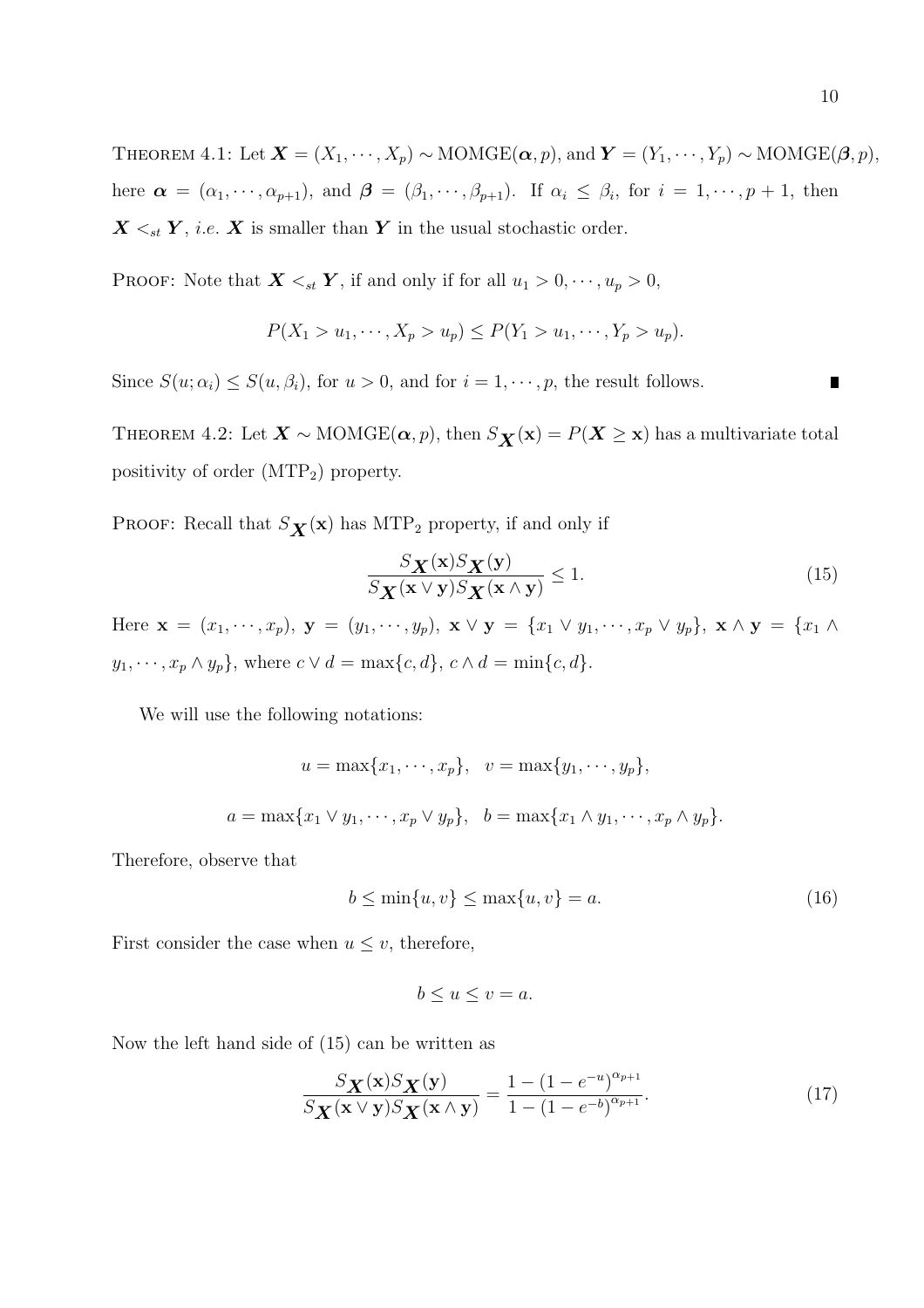Since  $b \le u$ , the right hand side of (17) is less than or equal to 1.

THEOREM 4.3: Let  $\mathbf{X} \sim \text{MOMGE}(\boldsymbol{\alpha}, p)$ . If  $\alpha_i \geq 1$  for  $i = 1, \dots, p + 1$ , then  $\mathbf{X}$  is MIFR, and if  $\alpha_i \leq 1$ , for  $i = 1, \dots, p+1$ , then **X** is MDFR. Otherwise **X** can be neither MIFR nor MDFR.

PROOF: The proof can be obtained along the same line as the proof of Theorem 4.3 of Franco and Vivo [6], and therefore it is avoided.  $\blacksquare$ 

THEOREM 4.4: Let  $\mathbf{X} \sim \text{MOMGE}(\alpha, p)$ . If  $\alpha_i \geq 1$  for  $i = 1, \dots, p + 1$ , then  $\mathbf{X}$  is MIHG, and if  $\alpha_i \leq 1$ , for  $i = 1, \dots, p + 1$ , then **X** is MDHG. Otherwise **X** can be neither MIHG nor MDHG.

**PROOF:** The *i*-th component of the hazard gradient of the random vector  $\boldsymbol{X}$  can be written as

$$
h_i(\mathbf{x}) = -\frac{\partial}{\partial x_i} \ln S_{\mathbf{X}}(\mathbf{x})
$$
  
= 
$$
\begin{cases} h(x_i, \alpha_i) & \text{if } x_i < \max\{x_1, \cdots, x_p\} \\ h(x_i; \alpha_i) + h(x_i; \alpha_{p+1}) & \text{if } x_i = \max\{x_1, \cdots, x_p\} \end{cases}
$$

Here  $h(\cdot; \alpha)$  denotes the hazard function of  $GE(\alpha)$ . Since  $GE(\alpha)$  has increasing (decreasing) hazard rate for  $\alpha > \langle \langle \rangle$ 1, the result immediately follows. ∎

THEOREM 4.5: Let  $X \sim \text{MOMGE}(\alpha, p)$ . Then X is positive upper orthant dependent.

**PROOF:** The random vector  $\boldsymbol{X}$  is PUOD if and only if its distribution function satisfies (6). To prove this we use the following notation for  $i = 1, \dots, p$ ;

$$
a_i = (1 - e^{-x_i})^{\alpha_i}, \quad b_i = (1 - e^{-x_i})^{\alpha_{p+1}},
$$

and  $b = (1 - e^{-z})^{\alpha_{p+1}}$ , where z is same as defined before. Therefore, the left hand side and

 $\blacksquare$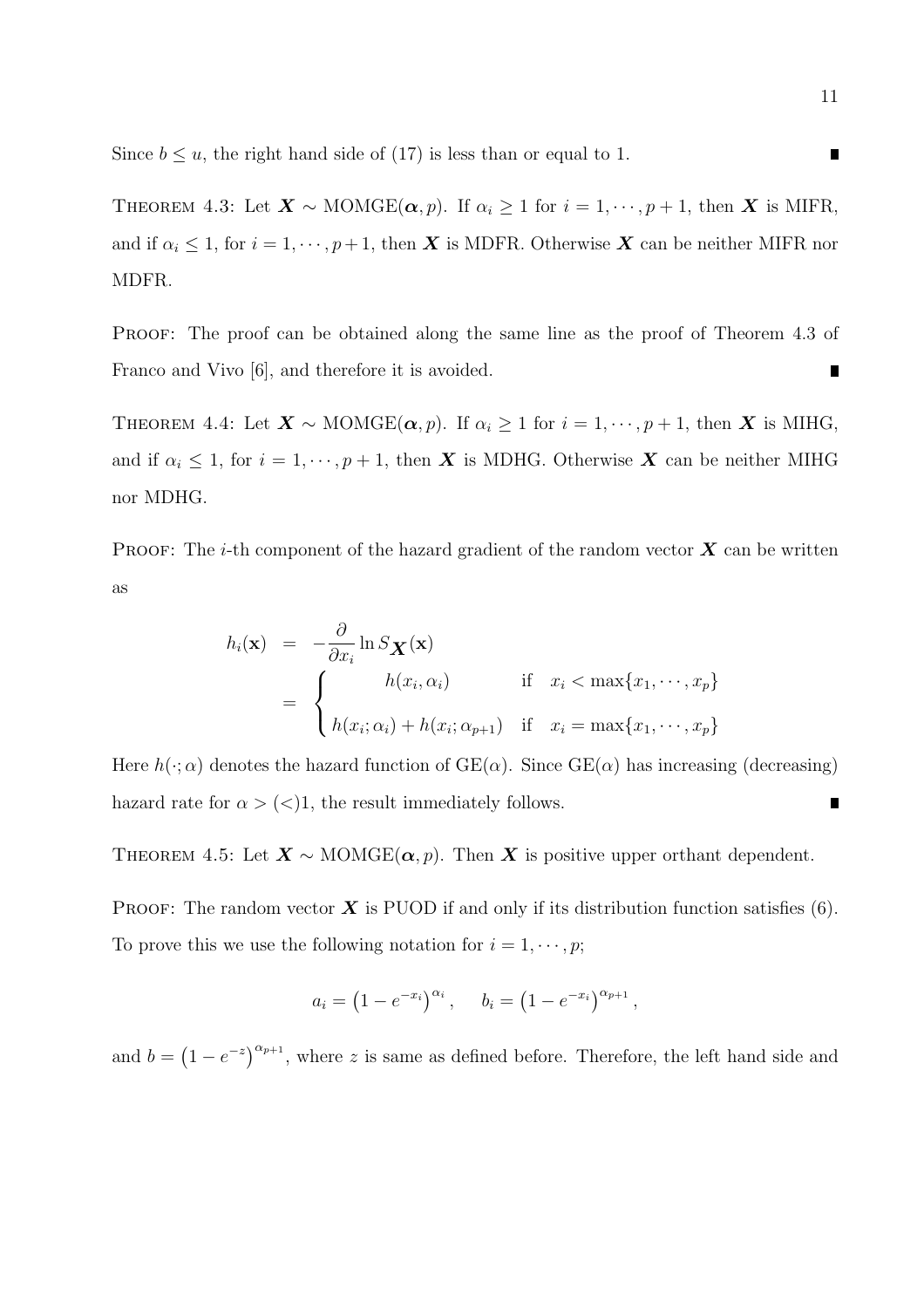right hand side of (6) can be written as

$$
\prod_{i=1}^{p} (1 - a_i)(1 - b) \quad \text{and} \quad \prod_{i=1}^{p} (1 - a_i)(1 - b_i)
$$

respectively. Suppose  $x_j = \max\{x_1, \dots, x_p\}$ . Since

$$
\prod_{1 \le i \le p, i \ne j} (1 - b_i) \le 1,
$$

the result immediately follows.

THEOREM 4.6: Let  $X \sim \text{MOMGE}(\alpha, p)$ . Then X has RTI property and also it has the RCSI property.

PROOF: Using the same notation as of part (c) of Theorem 3.2, since  $v \leq z$  and  $S(z; \alpha_{p+1}) \leq$  $S(v; \alpha_{p+1})$ , the result immediately follows. Now to prove the second part, we need to show that (8) is an increasing function in  $x'_i$ , when  $x_1, \dots, x_p$  and  $x'_1, \dots, x'_{i-1}, x'_{i+1}, \dots, x'_p$  are kept fixed. Therefore, it is enough to prove that the following function

$$
\frac{S(x_i \vee x_i'; \alpha_i) S(z''; \alpha_{p+1})}{S(x_i'; \alpha_i) S(z'; \alpha_{p+1})}
$$
\n(18)

is an increasing function of  $x_i$ , here  $z'' = \max\{x_1, \dots, x_p, x'_1, \dots, x'_p\}$  and  $z' = \max\{x'_1, \dots, x'_p\}$ . Now considering all the cases *i.e.*  $x'_i < x_i$ ,  $x_i \leq x'_i \leq z'$ ,  $z' \leq x_i \leq z''$ ,  $z'' \leq x_i$  and using the fact that  $S(x; \alpha)$  is a decreasing function of x, the result follows.

COMMENT: It may be noted that when  $\alpha_1 = \cdots = \alpha_{p+1}$  most of the properties will follow using Marshall-Olkin copula properties, see for example Nelsen [18], although for arbitrary  $\alpha_i$ 's it is not true.

### 5 EM Algorithm

In this section we propose the EM algorithm to compute the maximum likelihood estimators, similarly as in Karlis [11] or Kundu and Dey [12]. It may be mentioned that the computation

 $\blacksquare$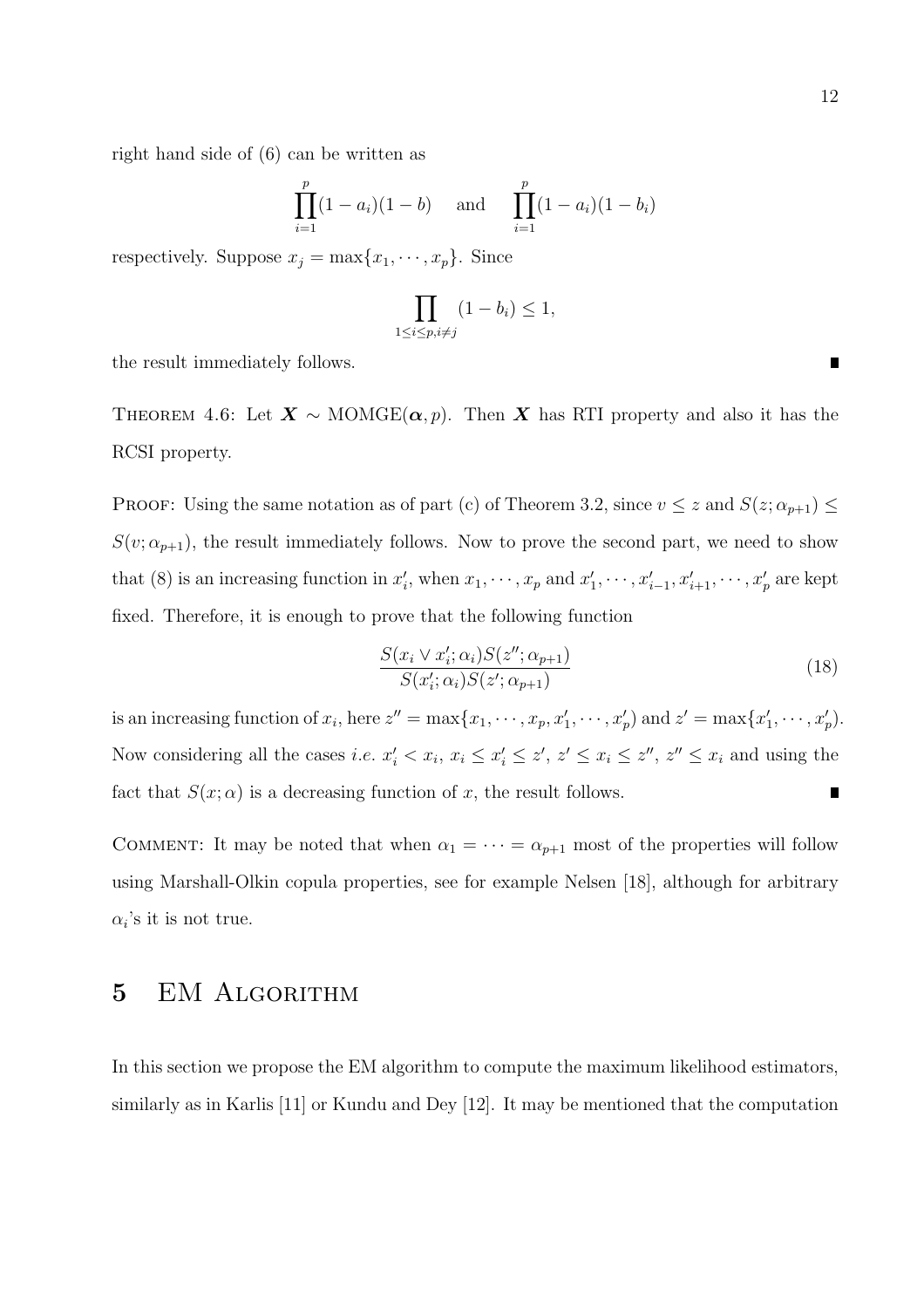of the MLEs using the direct maximization of the likelihood function involves a  $(p + 1)$ dimensional optimization process. In this section we will show that the computation of the MLEs using EM algorithm involves a one dimensional optimization process at each 'E' step, which is definitely much easier to solve compared to the direct maximization.

First we will mention the possible available data. In general, for all  $\mathbf{x} = (x_1, ..., x_p) \in \mathbb{R}^p$ , there exists a permutation  $\mathcal{P}_{k+1} = (i_1, ..., i_p)$  of  $I = (1, ..., p)$  such that  $x_{i_1} < ... < x_{i_{k+1}}$ are the  $(k + 1)$  different components of x with  $0 \le k \le p - 1$ . Here,  $k = p - 1$  implies all the  $x_{i_j}$ 's are different, and  $k=0$  implies all the  $x_{i_j}$ 's are equal. So, we can consider a partition  $J_{i_1},..., J_{i_{k+1}}$  of  $I, \bigcup_{j=1}^{k+1} J_{i_j} = I$  and  $J_{i_r} \cap J_{i_s} = \emptyset$  for  $r \neq s \in \{1, ..., k+1\}$ , where  $J_{i_j} = \{i_l \in \mathcal{P}_{k+1} : x_{i_l} = x_{i_j}\}\$ and  $m_{i_j} = \mid J_{i_j} \mid \text{for } j = 1, ..., k+1$ , with  $m_{i_1} + ... + m_{i_{k+1}} = p$ .

Now, taking into account that  $X \sim MOMGE(\alpha, p)$ , for  $i \neq j \neq k+1$ , we have that  $(X_i = X_j < X_{k+1})$  has null probability, since

$$
P(X_i = X_j < X_{k+1}) = P(\min(U_i, V) = \min(U_j, V) < \min(U_{k+1}, V))
$$
\n
$$
= P(U_i = U_j < \min(U_{k+1}, V))
$$
\n
$$
= P(U_j = U_i, U_{k+1} > U_i, V > U_i) = 0,\tag{19}
$$

and consequently, there are not possible ties  $m_{i_j} = 1$  for  $j < k + 1$ .

Therefore, if  $\mathcal{P}_{k+1}$  is same as defined at the beginning of this section, the possible available data will be of the form;

$$
\{x_{i_1} < \cdots < x_{i_k} < x^* = x_{i_{k+1}} = \cdots = x_{i_p}\},\tag{20}
$$

where  $k = 0, \dots, p - 1$ . Note that for  $k = 0, \dots, (p - 2)$ , we observe the data (20) if

$$
U_{i_1} < \cdots < U_{i_k} < V < \min\{U_{i_{k+1}}, \cdots, U_{i_p}\},\tag{21}
$$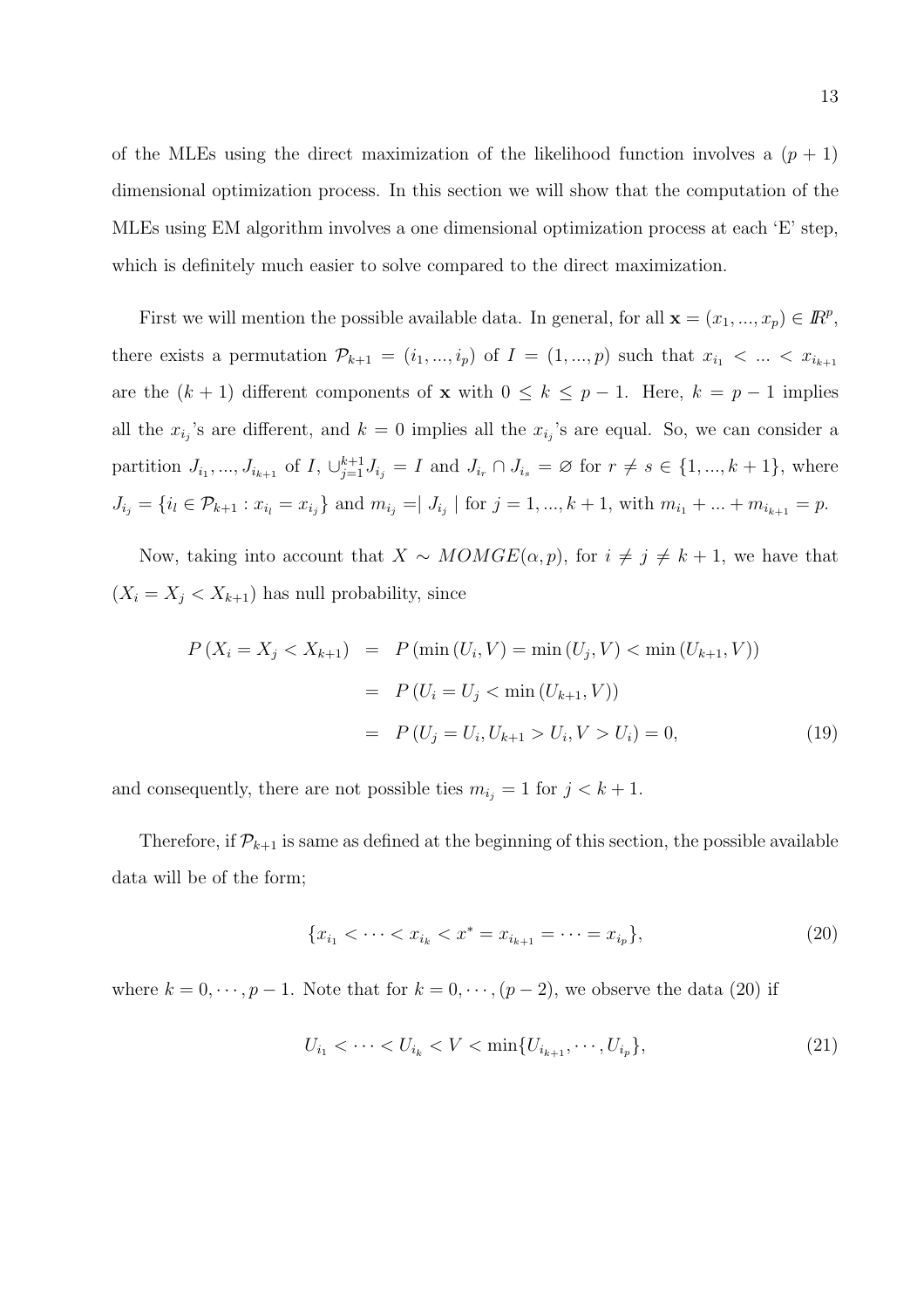happens, and for  $k = p - 1$ , we observe the data (20) if

$$
U_{i_1} < \cdots < U_{i_k} < U_{i_{k+1}} < \cdots < U_{i_p} < V \quad \text{or} \quad U_{i_1} < \cdots < U_{i_k} < U_{i_{k+1}} < \cdots < V < U_{i_p},\tag{22}
$$

happens.

We treat this problem as a missing value problem. Here the complete observation denotes the complete information about  $U_1, \dots, U_p$  and V. First we will show that if we know  $U_1, \dots, U_p$  and V, then the MLEs of  $\alpha_1, \dots, \alpha_{p+1}$  can be obtained by a one dimensional optimization process. The log-likelihood contribution of the observed  $\{u_1, \dots, u_p, v\}$  is

$$
\sum_{j=1}^{p} \log f(u_j; \alpha_j, \lambda) + \log f(v; \alpha_{p+1}, \lambda).
$$
 (23)

Note that in writing the log-likelihood function (23), it is assumed that the scale parameter  $\lambda$  is also present in  $U_i$ ,  $i = 1, \dots, p$  and in V. Therefore, based on the complete observations (CO), say

$$
\{u_{i1}, \cdots, u_{ip}, v_i\}, \qquad i = 1, \cdots, n,
$$
\n(24)

the log-likelihood function is;

$$
l(\alpha_1, \cdots, \alpha_{p+1}, \lambda | CO) = \sum_{i=1}^n \sum_{j=1}^p \log f(u_{ij}; \alpha_j, \lambda) + \sum_{i=1}^n \log f(v_i; \alpha_{p+1}, \lambda).
$$
 (25)

For fixed  $\lambda$ , the MLEs of  $\alpha$ 's can be obtained as

$$
\widehat{\alpha}_1(\lambda) = -\frac{n}{\sum_{i=1}^n \ln\left(1 - e^{-\lambda u_{i1}}\right)}, \cdots, \widehat{\alpha}_p(\lambda) = -\frac{n}{\sum_{i=1}^n \ln\left(1 - e^{-\lambda u_{ip}}\right)},
$$

$$
\widehat{\alpha}_{p+1}(\lambda) = -\frac{n}{\sum_{i=1}^n \ln\left(1 - e^{-\lambda v_i}\right)},
$$
\n(26)

and the MLE of  $\lambda$  can be obtained by maximizing the profile log-likelihood function

$$
l(\widehat{\alpha}_1(\lambda), \cdots, \widehat{\alpha}_{p+1}(\lambda), \lambda | CO)
$$
\n(27)

with respect to  $\lambda$ . Therefore, it is clear that if we have the information about all the  $U_i$ 's and V, then the MLEs of  $(p+2)$  unknown parameters can be obtained by solving one non-linear equation only.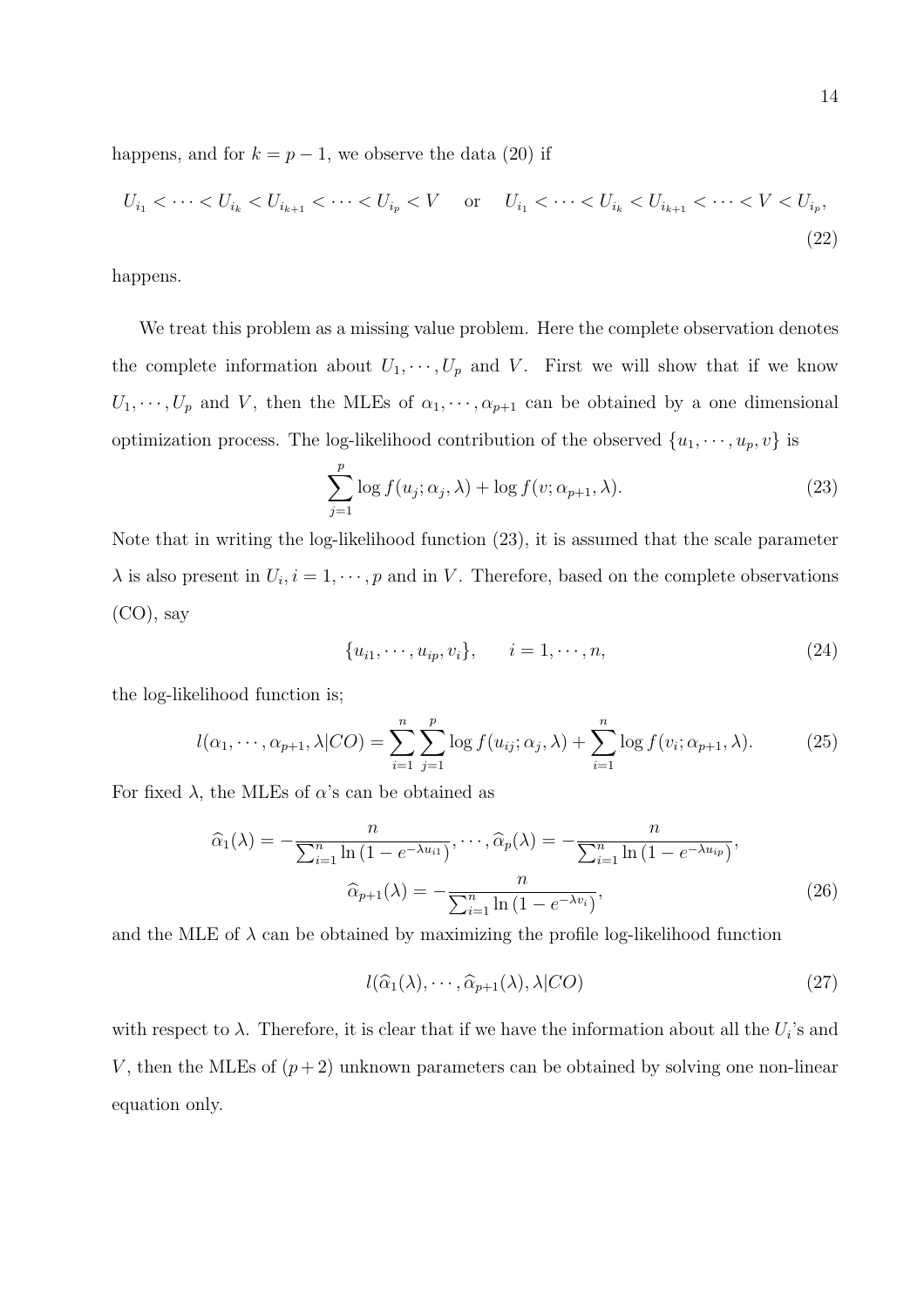Now we are in a position to provide the EM algorithm. First we provide the 'E'-step of the proposed algorithm. In case of (20) it is clear that  $u_{i_1}, \dots, u_{i_k}$ , v are observable, and  $u_{i_{k+1}}, \dots, u_{i_p}$  are missing. In writing the 'pseudo' log-likelihood function, we replace the missing values by their expected values. We need the following result for further development.

LEMMA 5.1: If  $X \sim \text{GE}(\alpha, \lambda)$ , then

$$
A(c; \alpha, \lambda) = E(X|X > c) = \frac{1}{\lambda S(c; \alpha, \lambda)} \int_{(1 - e^{-\lambda c})^{\alpha}}^{1} - \log\left(1 - u^{\frac{1}{\alpha}}\right) du.
$$
 (28)

PROOF: Since

$$
E(X|X>c) = \frac{1}{S(c; \alpha, \lambda)} \int_{c}^{\infty} x f(x; \alpha, \lambda) dx,
$$

the result follows by using the change of variable.

First we will discuss the 'pseudo' log-likelihood contribution of the observed data (20), for  $k = 0, \dots, p-2$ . In this case the 'pseudo' log-likelihood function can be obtained by replacing  $u_{i_j}$  with its expectation, namely  $u_{i_j}^* = A(v; \alpha_{i_j}, \lambda)$ , for  $j = k + 1, \dots, p$ . For  $k = p - 1$ , all the  $x_{i_j}$ 's are distinct, and in this case the original configuration of  $U_i$ 's and V given  $x_{i_1} < \cdots < x_{i_p}$ , is

$$
U_{i_1} < \cdots < U_{i_k} < U_{i_{k+1}} < \cdots < U_{i_p} < V
$$
 or  $U_{i_1} < \cdots < U_{i_k} < U_{i_{k+1}} < \cdots < V < U_{i_p}$ , with probability  $P(U_{i_p} < V) = \frac{\alpha_{i_p}}{\alpha_{p+1} + \alpha_{i_p}} = C_{i_p}$  (say) and  $P(V < U_{i_p}) = \frac{\alpha_{p+1}}{\alpha_{p+1} + \alpha_{i_p}} = D_{i_p}$  (say), respectively. Therefore, using similar idea as in Dinse [5] or Kundu [14], the 'pseudo' log-likelihood contribution of  $x_{i_1} < \cdots < x_{i_p}$ , is

$$
C_{i_p} \left( \sum_{j=1}^p \log f(x_{i_j}; \alpha_{i_j}, \lambda) + \log f(v^*; \alpha_{p+1}, \lambda) \right) +
$$
  
\n
$$
D_{i_p} \left( \sum_{j=1}^{p-1} \log f(x_{i_j}; \alpha_{i_j}, \lambda) + \log f(x_{i_p}; \alpha_{p+1}, \lambda) + \log f(x_{i_p}^*; \alpha_{i_p}, \lambda) \right) =
$$
  
\n
$$
\sum_{j=1}^{p-1} \log f(x_{i_j}; \alpha_{i_j}, \lambda) + C_{i_p} \log f(x_{i_p}; \alpha_{i_p}, \lambda) + C_{i_p} \log f(v^*; \alpha_{p+1}, \lambda) + D_{i_p} \log f(x_{i_p}; \alpha_{p+1}, \lambda) +
$$
  
\n
$$
D_{i_p} \log f(x_{i_p}^*; \alpha_{i_p}, \lambda), \qquad (29)
$$

П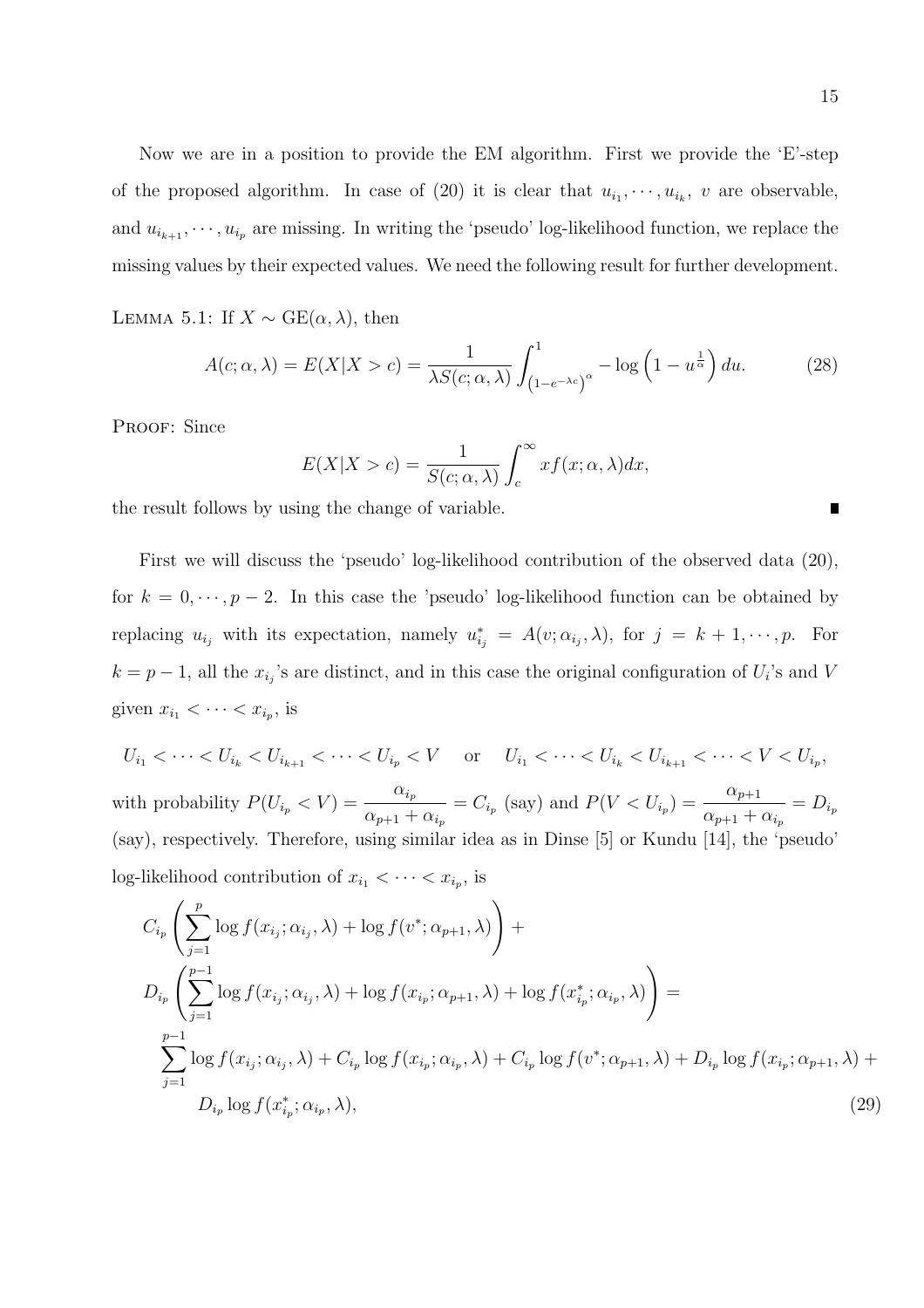here

$$
v^* = A(x_{i_p}; \alpha_{p+1}, \lambda), \quad \text{and} \quad x^*_{i_p} = A(x_{i_p}; \alpha_{i_p}, \lambda).
$$

In the 'M'-step the maximization of the 'pseudo' log-likelihood function can be performed by first maximizing with respect to  $\lambda$ , as a one dimensional optimization process, and then obtain the estimates of  $\alpha_j$ 's using (26), by replacing missing  $u_{ij}$ 's and  $v_i$ 's by the corresponding expected values. The process should be continued unless convergence occurs. For better understanding we present the EM algorithm explicitly when  $p = 3$  in the Appendix B, which is applied in the following section.

### 6 Illustrative Example

In this section we present one illustrative example to show how the proposed EM algorithm can be used in practice. One simulated data set has been used for this purpose. We have used FORTRAN-77 to compute the EM algorithm. The code can be obtained from the corresponding author on request.

We have generated a sample of size 30 from a trivariate modified Sarhan-Balakrishnan model with  $\alpha_1 = 1.5$ ,  $\alpha_2 = 1.5$ ,  $\alpha_3 = 1.5$ ,  $\alpha_4 = 1.5$  and  $\lambda = 1.0$ . The data set is presented below.

In this case  $I_0 = \{7, 18, 23\}, I_{10} = \{30\}, I_{20} = \{10, 14, 17, 25\}, I_{30} = \{19\}, I_{123} = \{28, 29\},$  $I_{132} = \{6, 8, 12, 20\}, I_{213} = \{2, 16, 21, 22\}, I_{231} = \{9, 13, 26, 27\}, I_{312} = \{3, 4, 5, 11, 15\},$  $I_{321} = \{1, 24\}$ , as defined in Appendix B. To start the EM algorithm, we need some initial guesses of  $\alpha_1$ ,  $\alpha_2$ ,  $\alpha_3$  and  $\alpha_4$ , although we do not need any initial guess for  $\lambda$ . We use the following procedure to get initial guesses of  $\alpha$ 's. From the sets  $I_0$ ,  $I_{10}$ ,  $I_{20}$  and  $I_{30}$ , we have observations from the random variable V. From these 9 observations, we get MLE of  $\alpha_4$ , using the method proposed by Gupta and Kundu [7], as  $\tilde{\alpha}_4 = 1.54$ . That will be used as the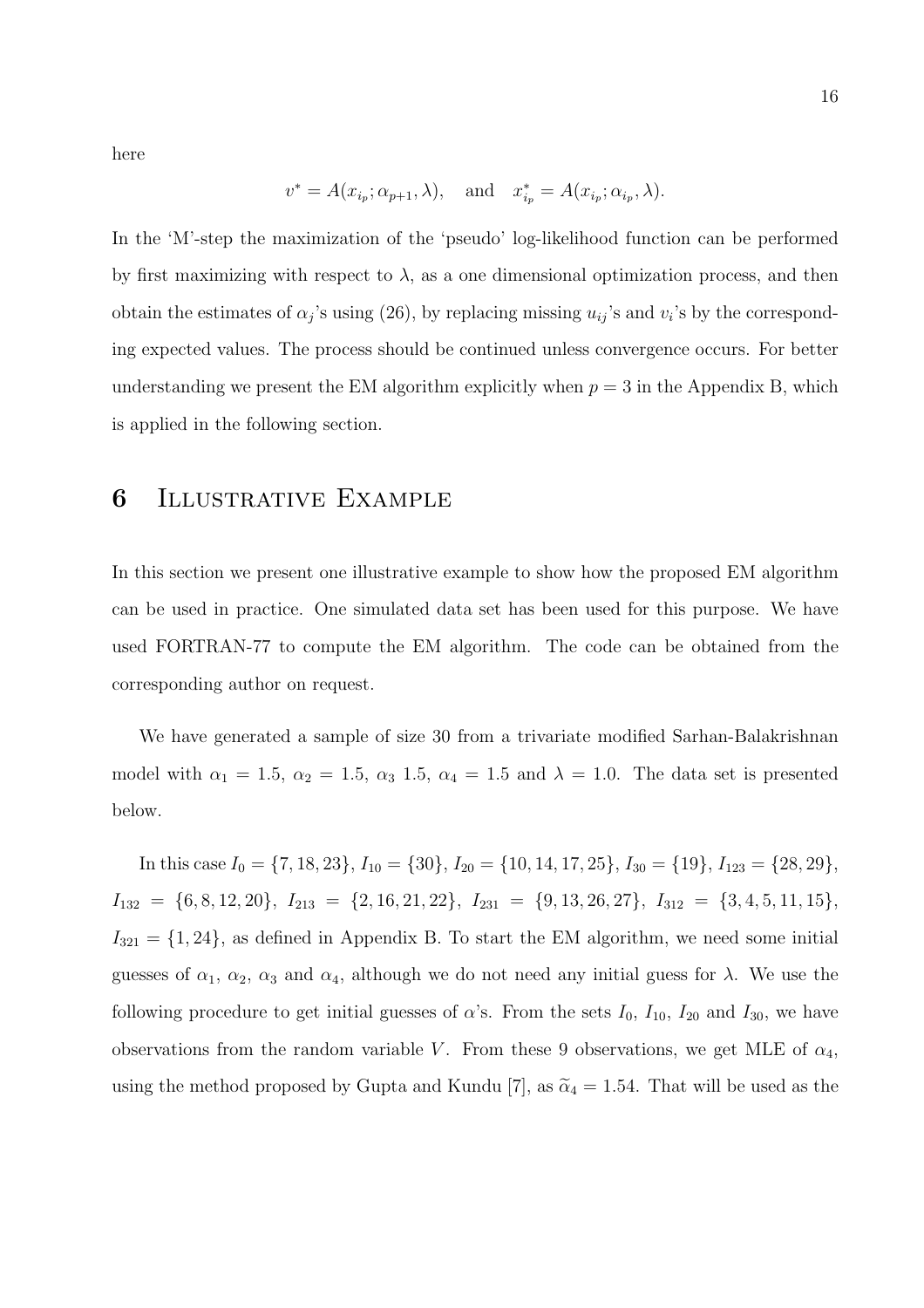| Sl. | $X_1$ | $X_2$ | $X_3$ | Sl. | $X_1$ | $X_2$ | $X_3$ | Sl. | $X_1$ | $X_2$ | $X_3$ |
|-----|-------|-------|-------|-----|-------|-------|-------|-----|-------|-------|-------|
| No. |       |       |       | No. |       |       |       | No. |       |       |       |
|     | 3.095 | 1.893 | 0.262 | 11. | 0.955 | 2.283 | 0.481 | 21. | 0.269 | 0.258 | 0.418 |
| 2.  | 1.132 | 0.138 | 1.227 | 12. | 0.694 | 2.122 | 1.654 | 22. | 1.131 | 0.699 | 1.426 |
| 3.  | 0.461 | 1.111 | 0.425 | 13. | 0.855 | 0.157 | 0.387 | 23. | 0.056 | 0.056 | 0.056 |
| 4.  | 0.884 | 1.105 | 0.354 | 14. | 0.224 | 0.097 | 0.224 | 24. | 2.387 | 1.502 | 0.868 |
| 5.  | 1.334 | 1.475 | 0.161 | 15. | 1.496 | 1.684 | 0.497 | 25. | 0.300 | 0.221 | 0.300 |
| 6.  | 0.462 | 1.350 | 0.907 | 16. | 0.927 | 0.101 | 2.189 | 26. | 1.811 | 0.311 | 0.331 |
| 7.  | 0.430 | 0.430 | 0.430 | 17. | 0.390 | 0.236 | 0.390 | 27. | 0.951 | 0.420 | 0.785 |
| 8.  | 0.053 | 0.292 | 0.199 | 18. | 0.247 | 0.247 | 0.247 | 28. | 0.327 | 0.937 | 1.424 |
| 9.  | 1.312 | 0.477 | 0.673 | 19. | 0.467 | 0.467 | 0.265 | 29. | 0.317 | 0.431 | 0.850 |
| 10. | 1.133 | 0.121 | 1.133 | 20. | 0.208 | 0.636 | 0.240 | 30. | 1.469 | 1.669 | 1.669 |

Table 1: Simulated Data Set.

guess value of  $\alpha_4$ . Similarly, from the sets  $I_{10}$ ,  $I_{123}$ ,  $I_{132}$ ,  $I_{213}$ ,  $I_{312}$ , we have the observations from  $U_1$ , and using those observations we obtain an guess value of  $\alpha_1$  as  $\tilde{\alpha}_1 = 1.63$ . Finally from the sets  $I_{20}$ ,  $I_{213}$ ,  $I_{123}$ ,  $I_{231}$ ,  $I_{321}$ , and  $I_{30}$ ,  $I_{312}$ ,  $I_{321}$ ,  $I_{132}$ ,  $I_{231}$ , we obtain the initial estimates of  $\alpha_2$  and  $\alpha_3$  as  $\tilde{\alpha}_2 = 1.48$  and  $\tilde{\alpha}_3 = 1.46$  respectively.

We start the EM algorithm with these initial guesses. We provide the profile 'pseudo' log-likelihood in Figure 1. It shows that it is an unimodal function. In fact it is observed that the profile 'pseudo' log-likelihood function in each iterate is unimodal. Therefore, the maximization becomes quite simple in each case. We have stopped iteration procedure if the relative absolute difference between two consecutive log-likelihood values is less than  $\epsilon = 10^{-6}$ . The iteration stops after 6 steps and we provide the estimates and the associated log-likelihood values at each iteration step. We obtain the MLEs of the unknown parameters at the last step. We computed the parametric bootstrap confidence intervals (95%) for all the parameters, and they are (0.8089, 1.3046), (1.1183, 2.4977), (0.6949, 1.7891), (1.0799, 2.0796),  $(1.2631, 2.4859)$  for  $\lambda$ ,  $\alpha_1$ ,  $\alpha_2$ ,  $\alpha_3$  and  $\alpha_4$  respectively.

Moreover, the suitability of the estimated model,  $MOMGE(\hat{\alpha}_1 = 1.810310, \hat{\alpha}_2 = 1.254555,$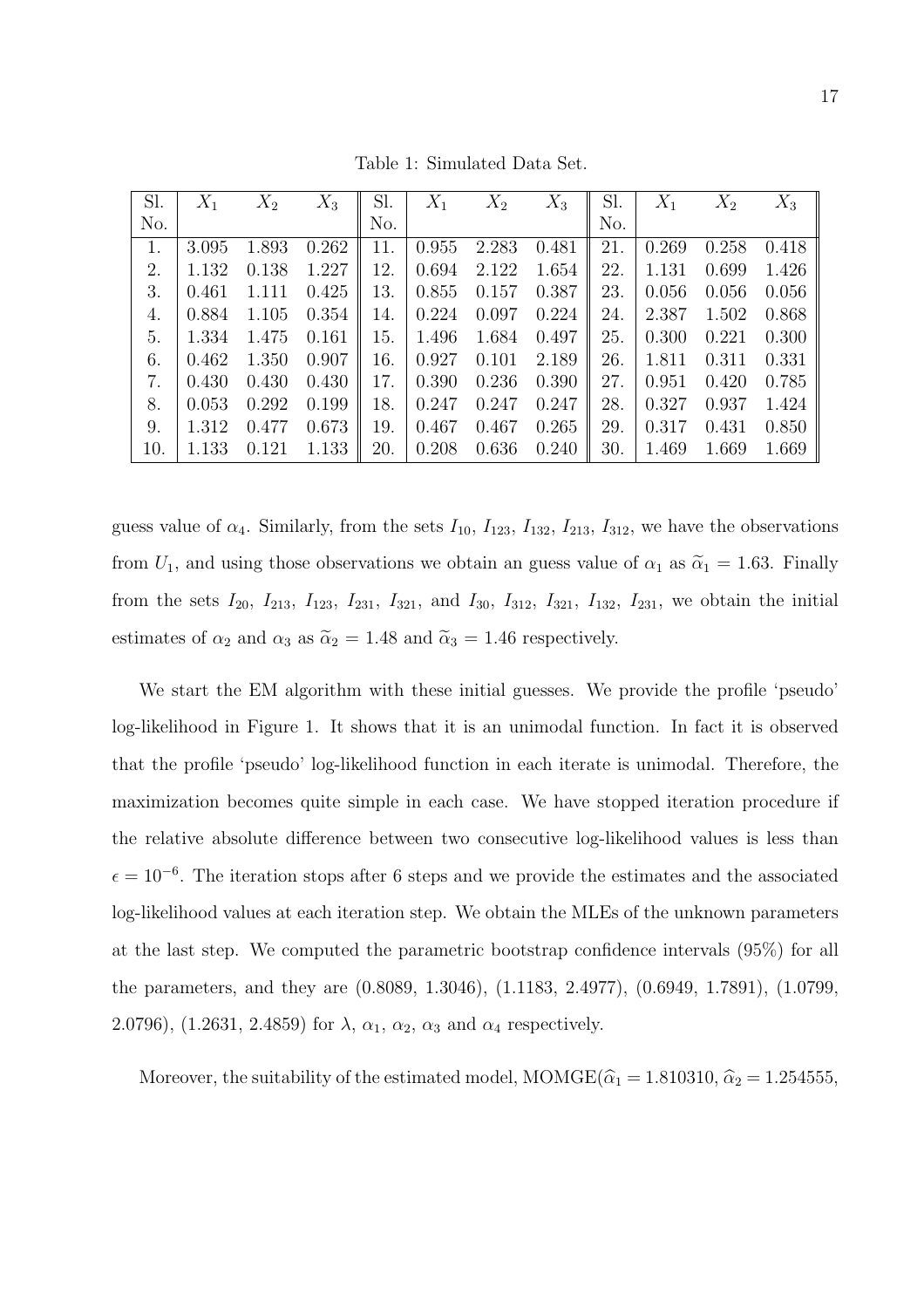

Figure 1: Profile 'pseudo' log-likelihood function at the 1st iterate.

Table 2: Parameter estimates and the associated log-likelihood value, at different EM steps.

| Iter.          |          | $\alpha_1$ | $\alpha_2$ | $\alpha_3$ | $\alpha_4$ | log-likelihood |
|----------------|----------|------------|------------|------------|------------|----------------|
| No.            |          |            |            |            |            | value          |
|                | 1.057051 | 1.808038   | 1.242048   | 1.514702   | 1.916045   | $-140.01872$   |
| $\overline{2}$ | 1.056851 | 1.811170   | 1.255755   | 1.520792   | 1.870050   | $-139.92827$   |
| 3              | 1.056851 | 1.810386   | 1.254531   | 1.519807   | 1.875120   | $-139.90946$   |
| $\overline{4}$ | 1.056151 | 1.809353   | 1.254055   | 1.519041   | 1.873439   | $-139.71152$   |
| 5              | 1.056751 | 1.810310   | 1.254555   | 1.519783   | 1.874466   | $-139.71124$   |
| 6              | 1.056751 | 1.810310   | 1.254555   | 1.519783   | 1.874458   | $-139.71124$   |

 $\hat{\alpha}_3 = 1.519783, \hat{\alpha}_4 = 1.874458, \hat{\lambda} = 1.056751$ , is judged from Kolmogorov-Smirnov goodnessof-fit test. The Kolmogorov-Smirnov statistic  $D = 0.18219$  and its p-value= 0.272261 indicated that the estimated model could not be rejected as an acceptable fit to the simulated data set.

# 7 Conclusions

In this paper we have considered multivariate version of the modified Sarhan-Balakrishnan bivariate distribution. We have discussed several ageing, dependence and ordering properties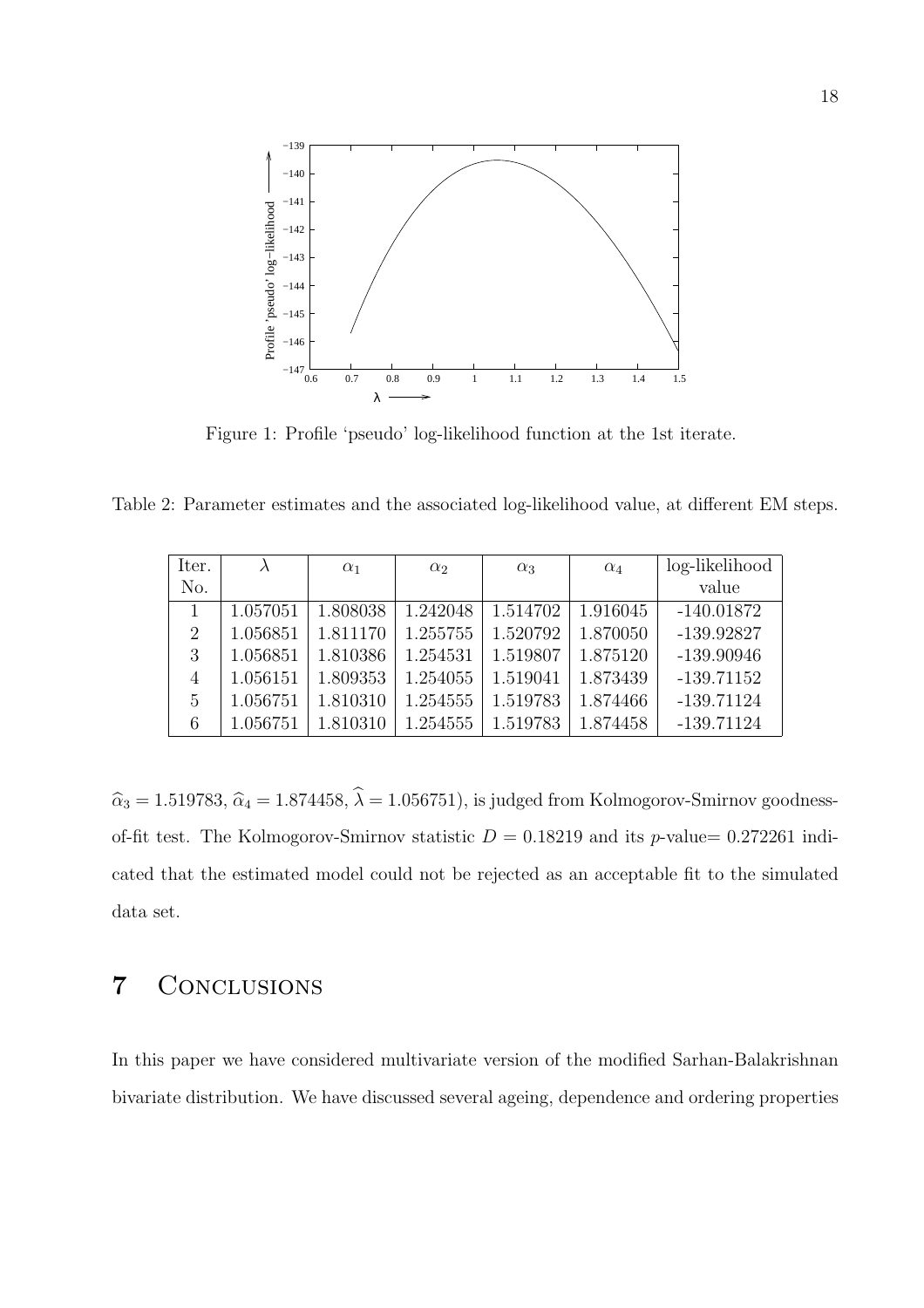of the proposed multivariate distribution. We have provided the EM algorithm which can be used to compute the MLEs of the unknown parameters quite effectively. This proposed distribution is a multivariate distribution with a singular part. Since not too many multivariate distributions with singular parts, are available in the literature, this model can be used quite effectively for analyzing multivariate data with singular components.

### Acknowledgements

The authors would like to thank the referees and the editor-in-chief Professor N. Balakrishnan for many valuable comments. This work was partially supported by Fundacion Seneca of the Regional Government of Murcia (Spain) under Grant 11886/PHCS/09. The work of the second author has been supported by a grant from the Department of Science and Technology, Government of India.

# Appendix A

In this appendix, we provide the decomposition of (12) into PDFs with respect to  $(k + 1)$ dimensional Lebesgue measures,  $0 \leq k \leq p-1$ . First, we present the explicit expressions of  $\beta$  and  $f_a(\mathbf{x})$  of (12). The absolute continuous part  $f_a(\mathbf{x})$  and  $\beta$  can be obtained from  $\partial^p S(x_1,\dots,x_p)$  $\partial x_1 \cdots \partial x_p$ . It is immediate that  $\mathbf{x} = (x_1, \dots, x_p)$  belongs to the set where  $S_{\mathbf{X}}(\cdot)$  is absolutely continuous if and only if all the  $x_i$ 's are different, *i.e.*  $k = p - 1$ . For a given (x), so that all the  $x_i$ 's are different, there exists a permutation  $\mathcal{P}_p = (i_1, \dots, i_p)$ , so that  $x_{i_1} < x_{i_2} < \cdots < x_{i_p}$ . Let us define the following for  $x_{i_1} < \cdots < x_{i_p}$ 

$$
f_{\mathcal{P}_p}(\mathbf{x}) = f(x_{i_1}; \alpha_{i_1}) \cdots f(x_{i_{p-1}}; \alpha_{i_{p-1}}) \left( f(x_{i_p}; \alpha_{i_p}) + f(x_{i_p}; \alpha_{p+1}) - f(x_{i_p}; \alpha_{i_p} + \alpha_{p+1}) \right)
$$
  
= 
$$
\left( \prod_{j=1}^{p-1} f(x_{i_j}; \alpha_{i_j}) \right) \left( f(x_{i_p}; \alpha_{i_p}) + f(x_{i_p}; \alpha_{p+1}) - f(x_{i_p}; \alpha_{i_p} + \alpha_{p+1}) \right)
$$
(30)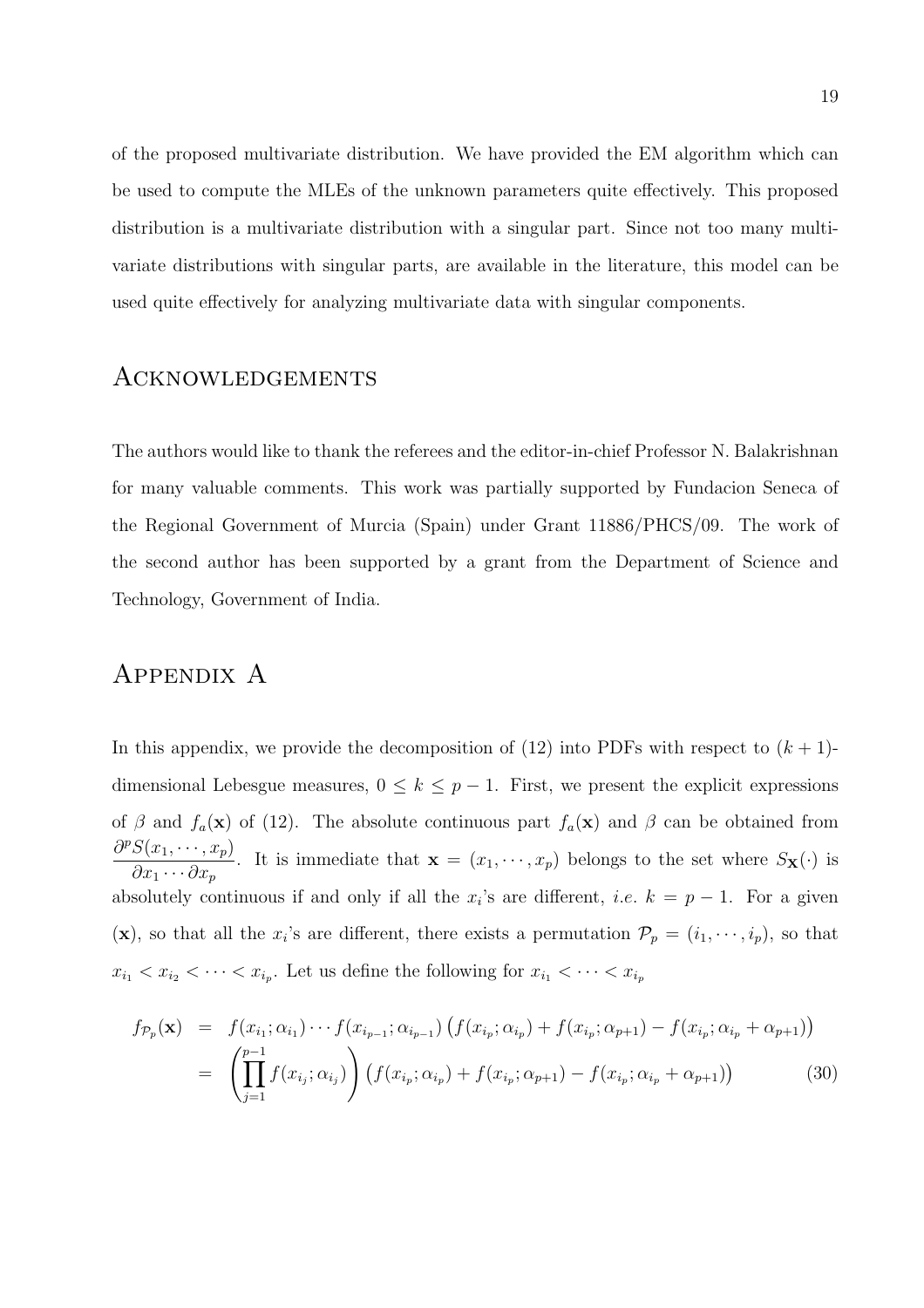Then from (12) we obtain for  $x_{i_1} < \cdots < x_{i_p}$ 

$$
(-1)^p \frac{\partial^p S(x_1, \dots, x_p)}{\partial x_1 \cdots \partial x_p} = \beta f_a(x_1, \dots, x_p) = f_{\mathcal{P}_p}(x_1, \dots, x_p).
$$
 (31)

From (31) we have the following relation;

$$
\beta = \beta \int_{R^p} f_a(x_1, \dots, x_p) dx_1 \dots dx_p = \sum_{\mathcal{P}_p} \int_{x_{ip}=0}^{\infty} \int_{x_{ip}=1}^{x_{ip}} \dots \int_{x_{i_1}=0}^{x_{i_2}} f_{\mathcal{P}_p}(x_1, \dots, x_p) dx_1 \dots dx_p
$$

$$
= \sum_{\mathcal{P}_p} J_{\mathcal{P}_p}, \quad \text{(say)}.
$$
(32)

Since

$$
\int_{x_{i_1}=0}^{x_{i_2}} f(x_{i_1}; \alpha_{i_1}) dx_{i_1} = F(x_{i_2}; \alpha_{i_1});
$$

$$
\int_{x_{i_{p-1}}=0}^{x_{i_p}} \cdots \int_{x_{i_1=0}}^{x_{i_2}} \prod_{j=1}^{p-1} f(x_{i_j}; \alpha_{i_j}) dx_{i_1} \dots dx_{i_{p-1}} = \left(\prod_{j=2}^{p-1} \frac{\alpha_{i_j}}{\alpha_{i_1} + \dots + \alpha_{i_j}}\right) F(x_{i_p}; \alpha_{i_1} + \dots + \alpha_{i_{p-1}})
$$

$$
= \left(\prod_{j=1}^{p-1} \frac{\alpha_{i_j}}{\sum_{l=1}^j \alpha_{i_l}}\right) F(x_{i_p}; \alpha_{i_1} + \dots + \alpha_{i_{p-1}}). (33)
$$

Thus

$$
J_{\mathcal{P}_p} = \prod_{j=1}^{p-1} \frac{\alpha_{i_j}}{\sum_{l=1}^{j} \alpha_{i_l}} \int_{x_{i_p}=0}^{\infty} \left( \frac{\alpha_{i_p}}{\sum_{j=1}^{p} \alpha_{i_j}} f \left( x_{i_p}; \sum_{j=1}^{p} \alpha_{i_j} \right) \right. \\
\left. + \frac{\alpha_{p+1}}{\sum_{j=1}^{p-1} \alpha_{i_j} + \alpha_{p+1}} f \left( x_{i_p}; \sum_{j=1}^{p-1} \alpha_{i_j} + \alpha_{p+1} \right) \right. \\
\left. - \frac{\alpha_{i_p} + \alpha_{p+1}}{\sum_{j=1}^{p} \alpha_{i_j} + \alpha_{p+1}} f \left( x_{i_p}; \sum_{j=1}^{p} \alpha_{i_j} + \alpha_{p+1} \right) \right) dx_{i_p} \\
= \prod_{j=1}^{p-1} \frac{\alpha_{i_j}}{\sum_{l=1}^{j} \alpha_{i_l}} \left( \frac{\alpha_{i_p}}{\sum_{j=1}^{p} \alpha_{i_j}} + \frac{\alpha_{p+1}}{\sum_{j=1}^{p-1} \alpha_{i_j} + \alpha_{p+1}} - \frac{\alpha_{i_p} + \alpha_{p+1}}{\sum_{j=1}^{p} \alpha_{i_j} + \alpha_{p+1}} \right).
$$

Therefore,

$$
\beta = \sum_{\mathcal{P}_p} \left( \prod_{j=1}^{p-1} \frac{\alpha_{i_j}}{\sum_{l=1}^j \alpha_{i_l}} \right) \left( \frac{\alpha_{i_p}}{\sum_{j=1}^p \alpha_{i_j}} + \frac{\alpha_{p+1}}{\sum_{j=1}^{p-1} \alpha_{i_j} + \alpha_{p+1}} - \frac{\alpha_{i_p} + \alpha_{p+1}}{\sum_{j=1}^p \alpha_{i_j} + \alpha_{p+1}} \right), \tag{34}
$$

and for  $x_{i_1} < \cdots < x_{i_p}$ 

$$
f_a(\mathbf{x}) = \frac{1}{\beta} f_{\mathcal{P}_p}(\mathbf{x}),\tag{35}
$$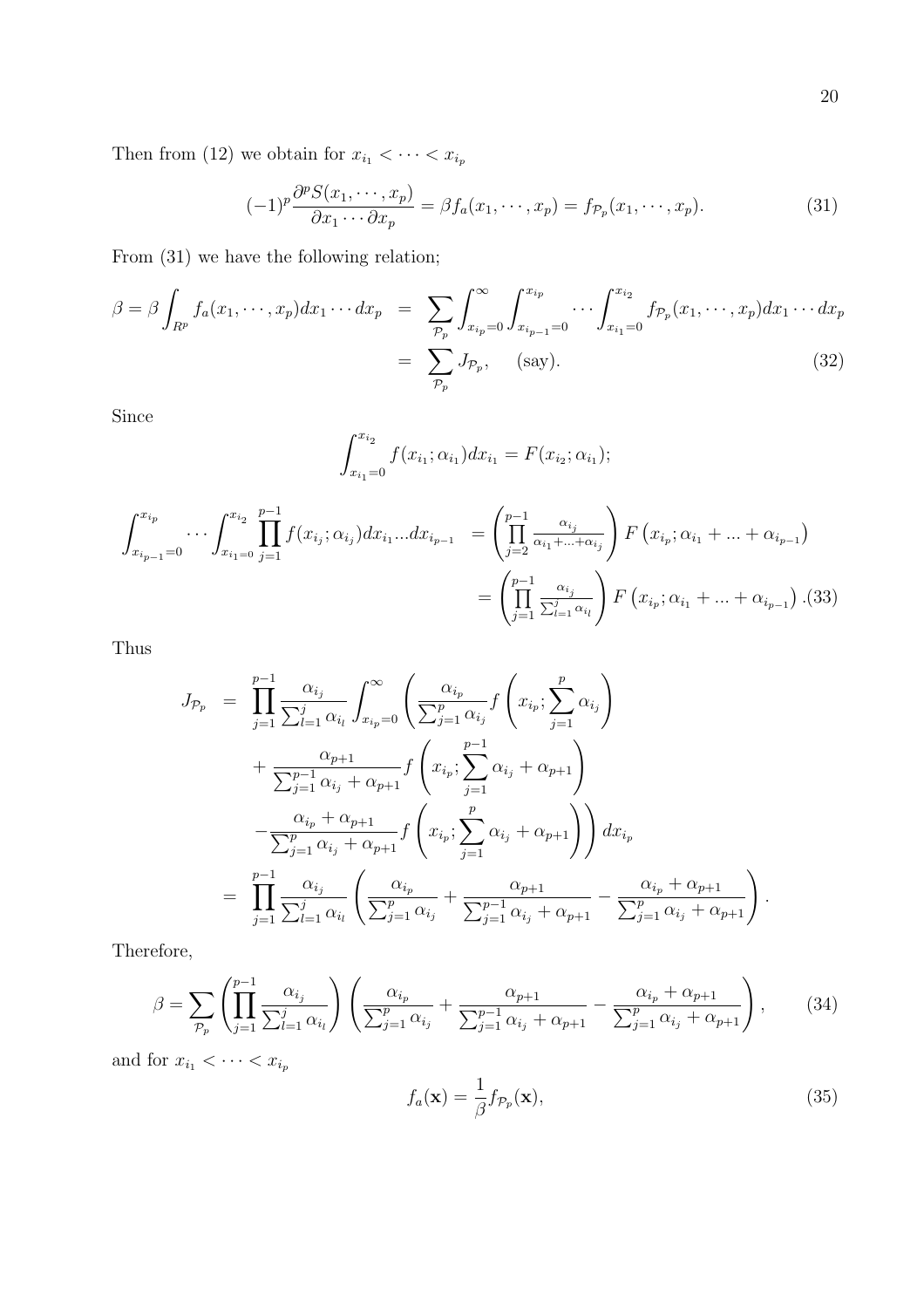where  $f_{\mathcal{P}_p}$  is same as defined in (30).

Now we delve into the decomposition of  $f_X(\cdot)$  taking into account that (12) can be rewritten as

$$
f_X(\mathbf{x}) = \beta f_a(\mathbf{x}) + \sum_{k=2}^p \sum_{I_k \subset I} \beta_{I_k} f_{I_k}(\mathbf{x})
$$
\n(36)

where  $I_k = (i_1, ..., i_k) \subset I = (1, ..., p)$  such that  $i_1 < ... < i_k$ . Here, it is understood that each  $f_{I_k}(\mathbf{x})$  is a PDF with respect to  $(p-k+1)$ -dimensional Lebesgue measure on the hyperplane  $A_{I_k} = \{ \mathbf{x} \in \mathbb{R}^p : x_{i_1} = ... = x_{i_k} \}.$  The exact meaning of  $f_X(\mathbf{x})$  is as follows. For any Borel measurable set  $B\subset I\!\!R^p$ 

$$
P(\mathbf{X} \in B) = \beta \int_B f_a(\mathbf{x}) + \sum_{k=2}^p \sum_{I_k \subset I} \beta_{I_k} \int_{B_{I_k}} f_{I_k}(\mathbf{x})
$$

where  $B_{I_k} = B \cap A_{I_k}$  denotes the projection of the set B onto the  $(p - k + 1)$ -dimensional hyperplane  $A_{I_k}$ .

Now we provide the explicit expressions of  $\beta_{I_k}$  and  $f_{I_k}(\cdot)$ .

For a given  $\mathbf{x} \in \mathbb{R}^p$ , we define a function  $g_{I_k}$  from the  $(p-k+1)$ -dimensional hyperplane  $A_{I_k}$  to R as follows, taking into account that when  $\mathbf{x} \in A_{I_k}$  then it is of the form  $\mathbf{x} =$  $(x_1, ..., x_{i_1-1}, x^*, x_{i-1+1}, ..., x_{i_k-1}, x^*, x_{i_k+1}, ..., x_p)$ 

$$
g_{I_k}(\mathbf{x}) = f(x^*; \alpha_{p+1}) \prod_{i \in I_k} S(x^*; \alpha_i) \prod_{i \in I - I_k} f(x_i; \alpha_i)
$$
 (37)

if  $x_i < x^*$  for  $i \in I - I_k$  and zero otherwise, where  $\prod_{i \in \emptyset} = 1$  when  $k = p$ . Hence, from (37), we have that

$$
\int_{A_{I_k}} g_{I_k}(\mathbf{x}) d\mathbf{x} = \sum_{\mathcal{P}_{I-I_k}} \int_{x^* = 0}^{\infty} \int_{x_{j_{p-k}} = 0}^{x^*} \int_{x_{j_{p-k-1}} = 0}^{x_{j_{p-k}}} \cdots \int_{x_{j_1} = 0}^{x_{j_2}} g_{I_k}(\mathbf{x}) dx_{j_1} \cdots dx_{j_{p-k}} dx^*
$$
\n
$$
= \sum_{\mathcal{P}_{I-I_k}} J_{\mathcal{P}_{I-I_k}} \tag{38}
$$

where  $\mathcal{P}_{I-I_k} = (j_1, ..., j_{p-k})$  denotes a permutation of  $I - I_k$ , so that  $x_{j_1} < ... < x_{j_{p-k}}$ . Then,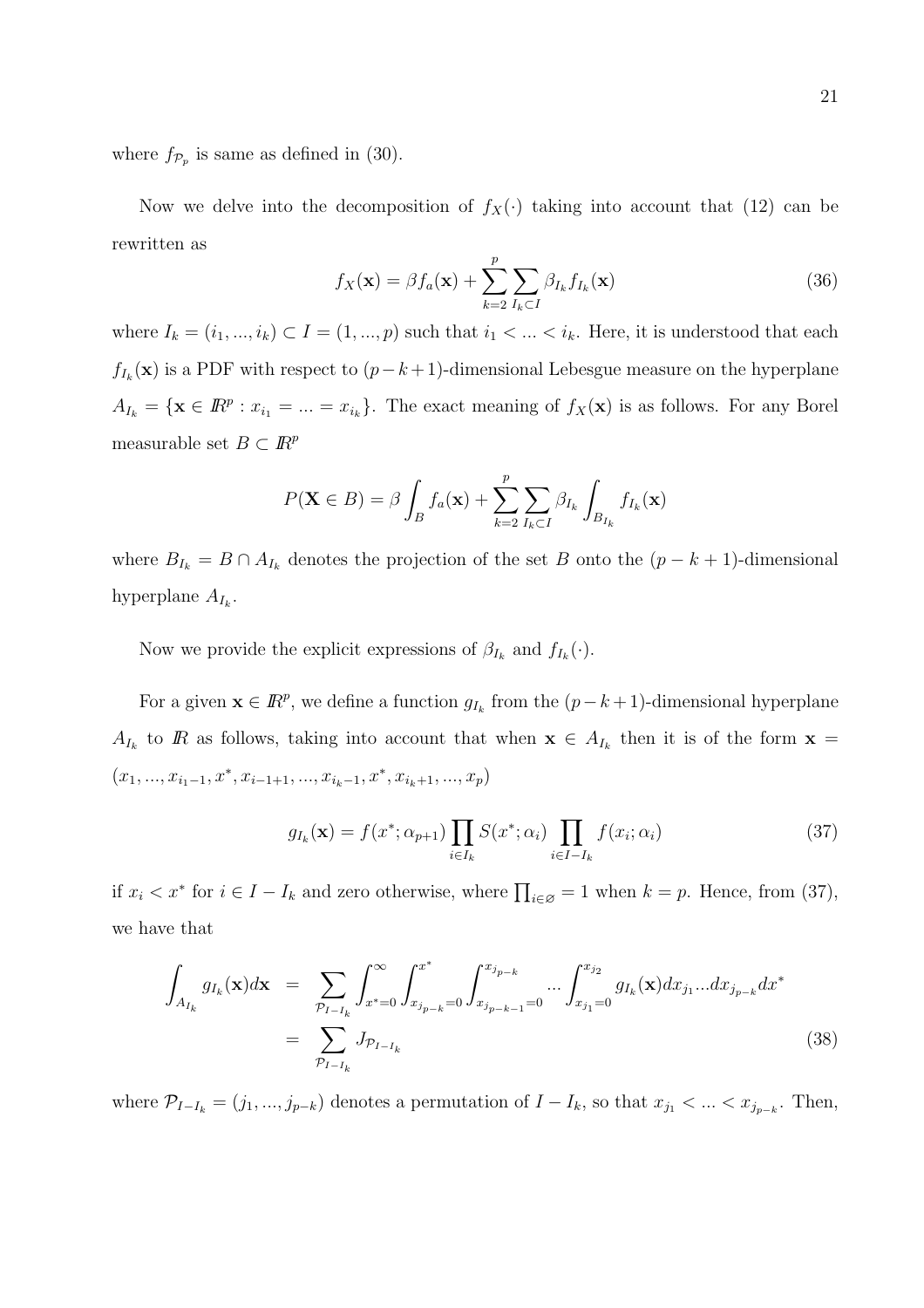it can be shown along the same line as before that

$$
\int_{x_{j_{p-k}}=0}^{x^*} \int_{x_{j_{p-k-1}}=0}^{x_{j_{p-k}}} \dots \int_{x_{j_1}=0}^{x_{j_2}} \prod_{i \in I-I_k} f(x_i; \alpha_i) dx_{j_1} \dots dx_{j_{p-k}} = \left(\prod_{r=1}^{p-k} \frac{\alpha_{j_r}}{\sum_{s=1}^r \alpha_{j_s}}\right) F(x^*; \gamma_{I_k} - \alpha_{p+1})
$$
\nwhere  $\alpha_i$  =  $\sum_{r=1}^{p} \alpha_i = \sum_{r=1}^{p} \alpha_i$  (i.e.  $\alpha_i$  =  $\alpha_i$  +  $\sum_{r=1}^{p} \alpha_i$ ) and so

where  $\gamma_{I_k} = \sum_{i=1}^p \alpha_i - \sum_{i \in I_k} \alpha_i$  (i.e.  $\gamma_{I_k} = \alpha_{p+1} + \sum_{i \in I - I_k} \alpha_i$ ), and so

$$
J_{\mathcal{P}_{I-I_k}} = \left(\prod_{r=1}^{p-k} \frac{\alpha_{j_r}}{\sum_{s=1}^r \alpha_{j_s}}\right) \frac{\alpha_{p+1}}{\gamma_{I_k}} \int_{x^* = 0}^{\infty} f(x^*; \gamma_{I_k}) \prod_{i \in I_k} S(x^*; \alpha_i) dx^*
$$
  
\n
$$
= \left(\prod_{r=1}^{p-k} \frac{\alpha_{j_r}}{\sum_{s=1}^r \alpha_{j_s}}\right) \frac{\alpha_{p+1}}{\gamma_{I_k}} \int_{x^* = 0}^{\infty} \sum_{r=0}^k (-1)^r \sum_{(I_k)_r \subset I_k} f(x^*; \gamma_{I_k}) F(x^*; \sum_{m \in (I_k)_r} \alpha_{i_m}) dx^*
$$
  
\n
$$
= \left(\prod_{r=1}^{p-k} \frac{\alpha_{j_r}}{\sum_{s=1}^r \alpha_{j_s}}\right) \frac{\alpha_{p+1}}{\gamma_{I_k}} \sum_{r=0}^k (-1)^r \sum_{(I_k)_r \subset I_k} \frac{\gamma_{I_k}}{\gamma_{I_k} + \sum_{m \in (I_k)_r} \alpha_{i_m}}
$$

and consequently, from (38), we have

$$
\beta_{I_k} = \sum_{\mathcal{P}_{I-I_k}} \left( \prod_{r=1}^{p-k} \frac{\alpha_{j_r}}{\sum_{s=1}^r \alpha_{j_s}} \right) \frac{\alpha_{p+1}}{\gamma_{I_k}} \sum_{r=0}^k (-1)^r \sum_{(I_k)_r \subset I_k} \frac{\gamma_{I_k}}{\gamma_{I_k} + \sum_{m \in (I_k)_r} \alpha_{i_m}}
$$

where  $(I_k)_r$  denotes any subset of  $I_k$  with r different components,  $r = 0, 1, ..., k$ , and

$$
f_{I_k}(\mathbf{x}) = \frac{1}{\beta_{I_k}} g_{I_k}(\mathbf{x}).
$$
\n(39)

Note that, the above decomposition of  $f_X(\cdot)$  given by (36) for  $p = 2$  coincides with the one given by Kundu and Gupta [13].

### Appendix B

In this appendix we present the explicit EM algorithm when  $p = 3$ . For  $p = 3$ , we have the following unknown parameters  $(\alpha_1, \alpha_2, \alpha_3, \alpha_4, \lambda)$ , and the following available data  $\{(x_{1i}, x_{2i}, x_{3i}), i = 1, \cdots, n\}.$  We use the following notation:  $I_0 = \{i; x_{1i} = x_{2i} = x_{3i} = x_i\},\$  $I_{10} = \{i; x_{1i} < x_{2i} = x_{3i} = x_{10i}\}, I_{20} = \{i; x_{2i} < x_{1i} = x_{3i} = x_{20i}\}, I_{30} = \{i; x_{3i} < x_{2i} = x_{3i}\}, I_{41} = \{i; x_{3i} < x_{3i} = x_{3i}\}$  $x_{1i} = x_{30i}$ ,  $I_{123} = \{i; x_{1i} < x_{2i} < x_{3i}\}, I_{132} = \{i; x_{1i} < x_{3i} < x_{2i}\}, I_{213} = \{i; x_{2i} < x_{1i} < x_{3i}\},$  $I_{231} = \{i; x_{2i} < x_{3i} < x_{1i}\}, I_{312} = \{i; x_{3i} < x_{1i} < x_{2i}\}, I_{321} = \{i; x_{3i} < x_{2i} < x_{1i}\}.$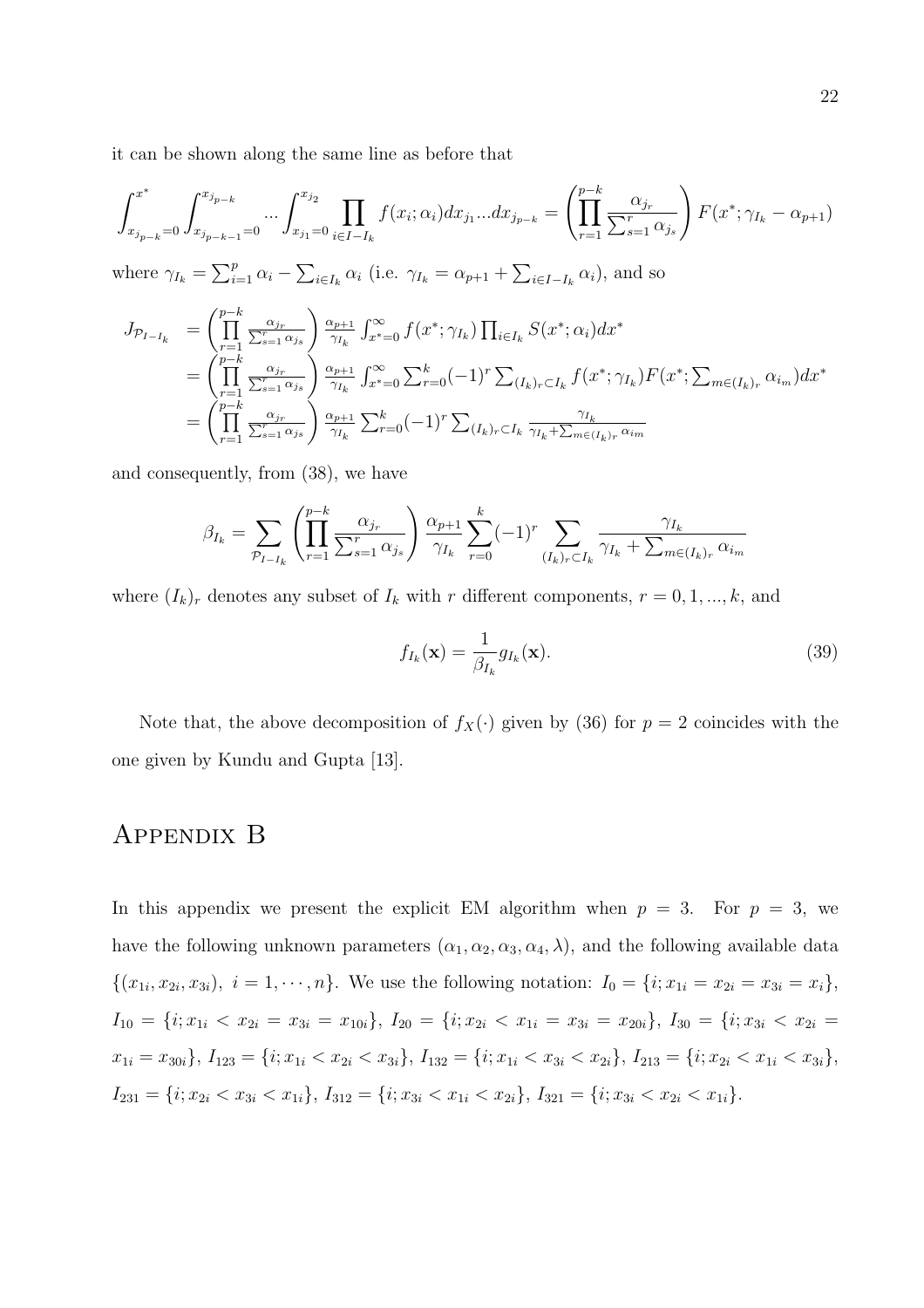Clearly, in the set  $I_0$ ,  $V = x_i$  and  $U_1 > x_i$ ,  $U_2 > x_i$ ,  $U_3 > x_i$ . Similarly, in the set  $I_{10}$ ,  $U_1 = x_{1i}, V = x_{10i}, U_2 > x_{10i}, U_3 > x_{10i}$  and so on. Let us assume that at the *j*-th stage of the EM algorithm we have the estimates of  $\alpha$ 's and  $\lambda$  are  $\alpha_1^{(j)}$  $\binom{(j)}{1}, \ \alpha_2^{(j)}$  $_{2}^{(j)}, \alpha_{3}^{(j)}$  $\alpha_3^{(j)}$ ,  $\alpha_4^{(j)}$  and  $\lambda^{(j)}$ respectively. By maximizing the 'pseudo' log-likelihood function obtained at the  $j$ -th stage we will obtain  $\alpha_1^{(j+1)}$  $\alpha_1^{(j+1)}, \alpha_2^{(j+1)}$  $\alpha_2^{(j+1)}, \alpha_3^{(j+1)}$  $\alpha_3^{(j+1)}, \alpha_4^{(j+1)}$  $\lambda_4^{(j+1)}$  and  $\lambda^{(j+1)}$ .

We first present the 'pseudo' log-likelihood function at the  $j$ -stage. The 'pseudo' loglikelihood contributions from the different sets are presented below:

From  $I_0$ :

$$
n_0(\ln \alpha_1 + \ln \alpha_2 + \ln \alpha_3 + \ln \alpha_4 + 4 \ln \lambda) - \lambda \sum_{i \in I_0} (x_i + x_i(1) + x_i(2) + x_i(3)) +
$$
  
\n
$$
(\alpha_1 - 1) \sum_{i \in I_0} \ln(1 - e^{-\lambda x_i(1)}) + (\alpha_2 - 1) \sum_{i \in I_0} \ln(1 - e^{-\lambda x_i(2)}) +
$$
  
\n
$$
(\alpha_3 - 1) \sum_{i \in I_0} \ln(1 - e^{-\lambda x_i(3)}) + (\alpha_4 - 1) \sum_{i \in I_0} \ln(1 - e^{-\lambda x_i}).
$$
\n(40)

Here  $x_i(1) = A(x_i; \alpha_1^{(j)})$  $(2)_{1}^{(j)}, \lambda^{(j)}), x_{i}(2) = A(x_{i}; \alpha_{2}^{(j)})$  $\chi_2^{(j)}, \lambda^{(j)}), x_i(3) = A(x_i; \alpha_3^{(j)})$  $\mathfrak{z}^{(j)}, \lambda^{(j)}$ , and they depend on j, but we do not make it explicit for brevity.

From  $I_{10}$ 

$$
n_{10}(\ln \alpha_1 + \ln \alpha_2 + \ln \alpha_3 + \ln \alpha_4 + 4 \ln \lambda) - \lambda \sum_{i \in I_{10}} (x_{1i} + x_{10i}(2) + x_{10i}(3) + x_{10i}) +
$$
  
\n
$$
(\alpha_1 - 1) \sum_{i \in I_{10}} \ln(1 - e^{-\lambda x_{1i}}) + (\alpha_2 - 1) \sum_{i \in I_{10}} \ln(1 - e^{-\lambda x_{10i}(2)}) +
$$
  
\n
$$
(\alpha_3 - 1) \sum_{i \in I_{10}} \ln(1 - e^{-\lambda x_{10i}(3)}) + (\alpha_4 - 1) \sum_{i \in I_{10}} \ln(1 - e^{-\lambda x_{10i}}).
$$
\n(41)

Here  $x_{10i}(2) = A(x_{10i}; \alpha_2^{(j)})$  $(2^{\binom{j}{2}}, \lambda^{(j)}), x_{10i}(3) = A(x_{10i}; \alpha_3^{(j)})$  $_{3}^{(j)}, \lambda^{(j)}).$ 

From  $I_{20}$ 

$$
n_{20}(\ln \alpha_1 + \ln \alpha_2 + \ln \alpha_3 + \ln \alpha_4 + 4 \ln \lambda) - \lambda \sum_{i \in I_{20}} (x_{20i}(1) + x_{2i} + x_{20i}(3) + x_{20i}) +
$$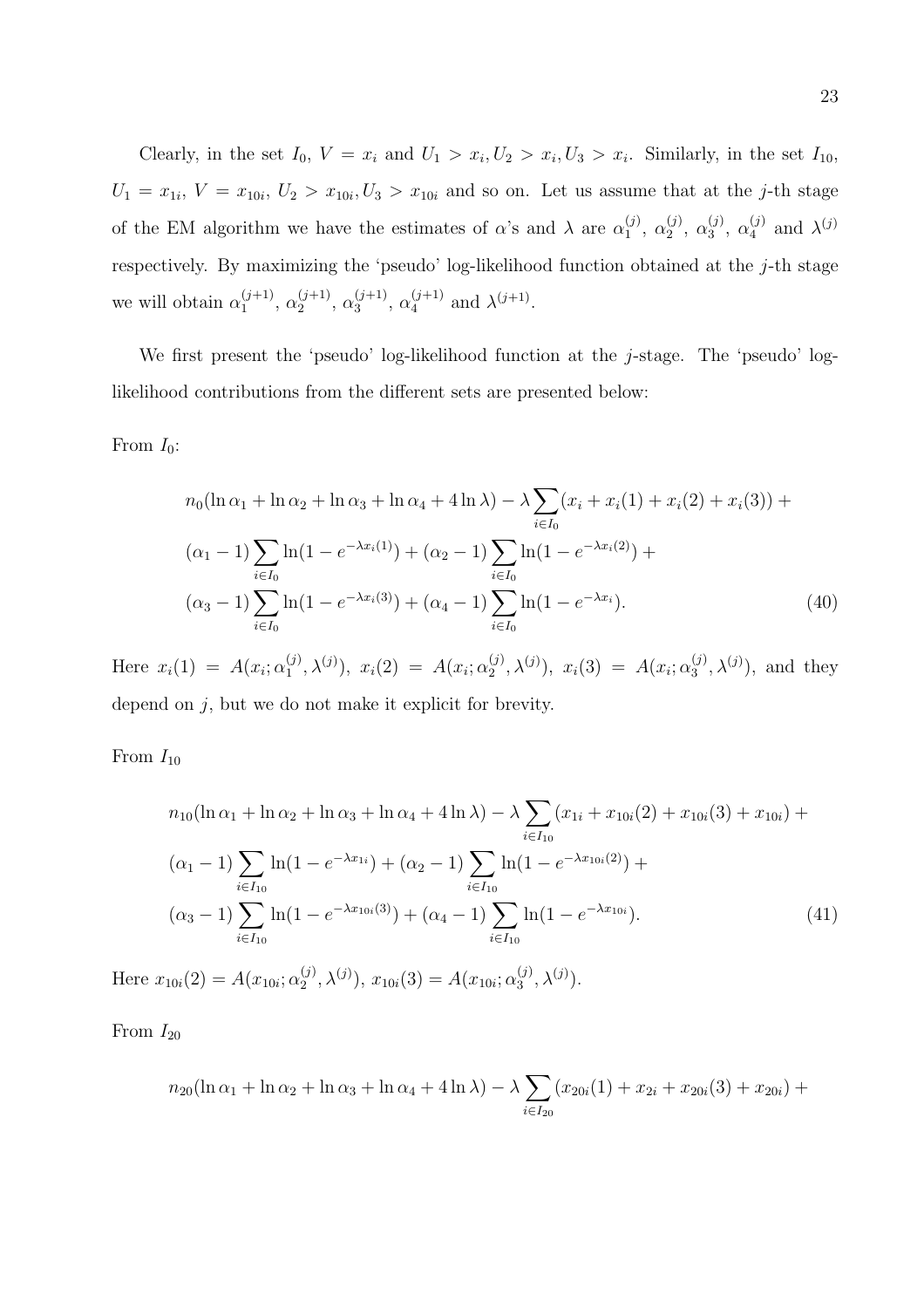$$
(\alpha_1 - 1) \sum_{i \in I_{20}} \ln(1 - e^{-\lambda x_{20i}(1)}) + (\alpha_2 - 1) \sum_{i \in I_{20}} \ln(1 - e^{-\lambda x_{2i}}) +
$$
  
\n
$$
(\alpha_3 - 1) \sum_{i \in I_{20}} \ln(1 - e^{-\lambda x_{20i}(3)}) + (\alpha_4 - 1) \sum_{i \in I_{20}} \ln(1 - e^{-\lambda x_{20i}}).
$$
  
\n(42)

Here  $x_{20i}(1) = A(x_{20i}; \alpha_1^{(j)})$  $(1, 1), \lambda^{(j)}), x_{20i}(3) = A(x_{20i}; \alpha_3^{(j)})$  $_{3}^{(j)}, \lambda^{(j)}).$ 

From  $I_{30}$ 

$$
n_{30}(\ln \alpha_1 + \ln \alpha_2 + \ln \alpha_3 + \ln \alpha_4 + 4 \ln \lambda) - \lambda \sum_{i \in I_{30}} (x_{30i}(1) + x_{30i}(2) + x_{3i} + x_{30i}) +
$$
  

$$
(\alpha_1 - 1) \sum_{i \in I_{30}} \ln(1 - e^{-\lambda x_{30i}(1)}) + (\alpha_2 - 1) \sum_{i \in I_{30}} \ln(1 - e^{-\lambda x_{30i}(2)}) +
$$
  

$$
(\alpha_3 - 1) \sum_{i \in I_{30}} \ln(1 - e^{-\lambda x_{3i}}) + (\alpha_4 - 1) \sum_{i \in I_{30}} \ln(1 - e^{-\lambda x_{30i}}).
$$
 (43)

Here  $x_{30i}(1) = A(x_{30i}; \alpha_1^{(j)})$  $(1, 1), \lambda^{(j)}), x_{30i}(2) = A(x_{30i}; \alpha_2^{(j)})$  $_{2}^{(j)}, \lambda^{(j)}).$ 

From  $I_{123}$ 

$$
n_{123}(\ln \alpha_1 + \ln \alpha_2 + \ln \alpha_3 + \ln \alpha_4 + 4 \ln \lambda) -
$$
\n
$$
\lambda \sum_{i \in I_{123}} (x_{1i} + x_{2i} + x_{3i}) - \lambda \sum_{i \in I_{123}} (C_3 x_{123i}(4) + D_3 x_{123i}(3)) +
$$
\n
$$
(\alpha_1 - 1) \sum_{i \in I_{123}} \ln(1 - e^{-\lambda x_{1i}}) + (\alpha_2 - 1) \sum_{i \in I_{123}} \ln(1 - e^{-\lambda x_{2i}}) +
$$
\n
$$
(\alpha_3 - 1) \left( C_3 \sum_{i \in I_{123}} \ln(1 - e^{-\lambda x_{3i}}) + D_3 \sum_{i \in I_{123}} \ln(1 - e^{-\lambda x_{123i}(3)}) \right) +
$$
\n
$$
(\alpha_4 - 1) \left( C_3 \sum_{i \in I_{123}} \ln(1 - e^{-\lambda x_{123i}(4)}) + D_3 \sum_{i \in I_{123}} \ln(1 - e^{-\lambda x_{3i}}) \right).
$$
\n(44)

Here  $x_{123i}(3) = A(x_{3i}; \alpha_3^{(j)})$  $\mathcal{L}_{3}^{(j)}, \lambda^{(j)}), x_{123i}(4) = A(x_{3i}; \alpha_{4}^{(j)})$  $\lambda_4^{(j)}$ ,  $\lambda^{(j)}$ ). Similarly, the contribution from the set  $I_{213}$  can be obtained by replacing  $\{123\}$  with  $\{213\}$  everywhere in (44).

From  $I_{132}$ 

$$
n_{132}(\ln \alpha_1 + \ln \alpha_2 + \ln \alpha_3 + \ln \alpha_4 + 4 \ln \lambda) -
$$

$$
\lambda \sum_{i \in I_{132}} (x_{1i} + x_{2i} + x_{3i}) - \lambda \sum_{i \in I_{132}} (C_2 x_{132i}(4) + D_2 x_{132i}(2))
$$

24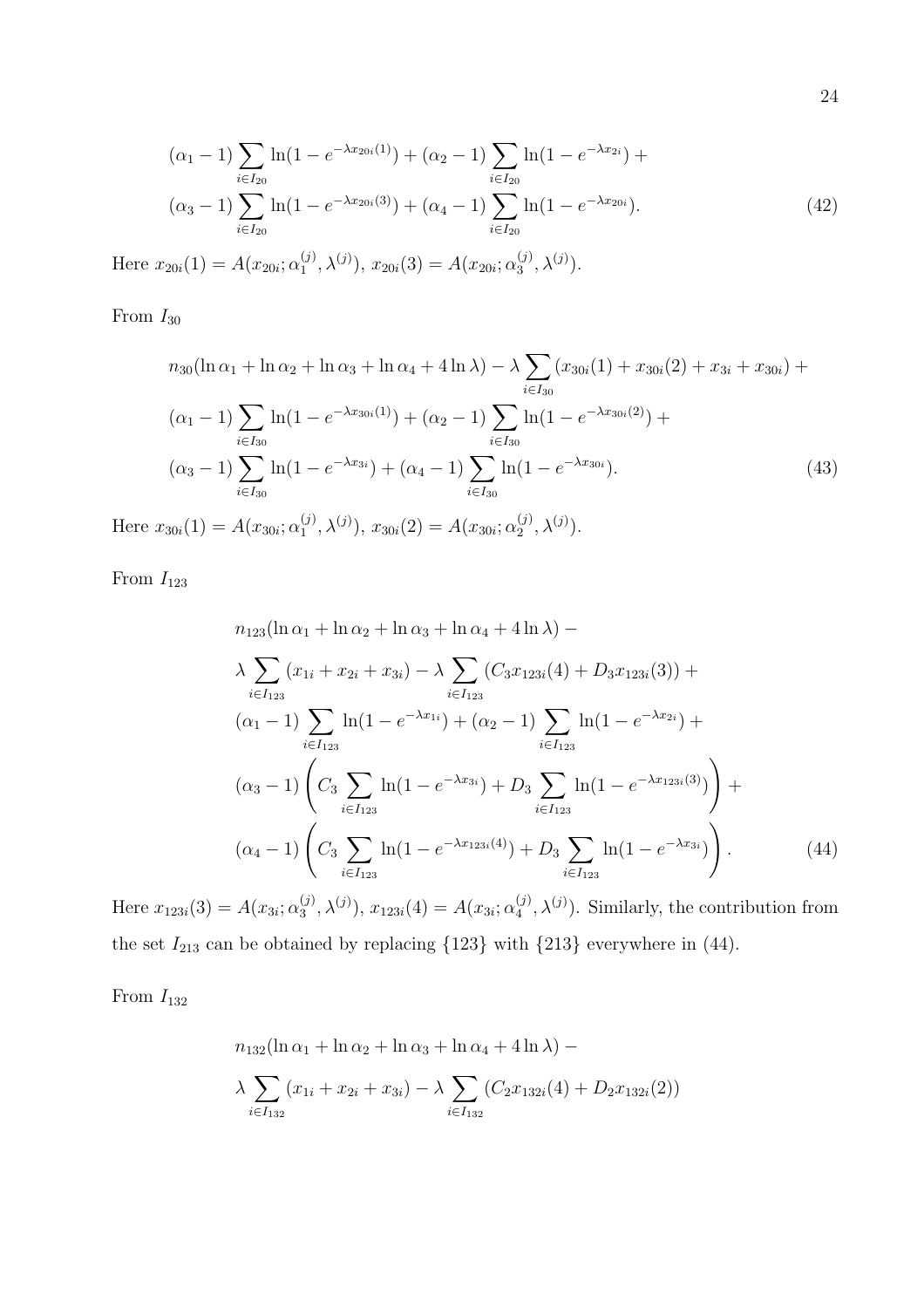$$
(\alpha_1 - 1) \sum_{i \in I_{132}} \ln(1 - e^{-\lambda x_{1i}}) + (\alpha_3 - 1) \sum_{i \in I_{132}} \ln(1 - e^{-\lambda x_{3i}}) +
$$
  
\n
$$
(\alpha_2 - 1) \left( C_2 \sum_{i \in I_{132}} \ln(1 - e^{-\lambda x_{2i}}) + D_2 \sum_{i \in I_{132}} \ln(1 - e^{-\lambda x_{132i}(2)}) \right) +
$$
  
\n
$$
(\alpha_4 - 1) \left( C_2 \sum_{i \in I_{132}} \ln(1 - e^{-\lambda x_{132i}(4)}) + D_2 \sum_{i \in I_{132}} \ln(1 - e^{-\lambda x_{2i}}) \right).
$$
 (45)

Here  $x_{132i}(2) = A(x_{2i}; \alpha_2^{(j)})$  $(2^{\binom{j}{2}}, \lambda^{(j)}), x_{132i}(4) = A(x_{2i}; \alpha_4^{(j)})$  $\lambda_4^{(j)}$ ,  $\lambda^{(j)}$ ). Similarly, the contribution from the set  $I_{312}$  can be obtained by replacing  $\{132\}$  with  $\{312\}$  everywhere in  $(45)$ ,

From  $I_{231}$ 

$$
n_{231}(\ln \alpha_1 + \ln \alpha_2 + \ln \alpha_3 + \ln \alpha_4 + 4 \ln \lambda) -
$$
\n
$$
\lambda \sum_{i \in I_{231}} (x_{1i} + x_{2i} + x_{3i}) - \lambda \sum_{i \in I_{231}} (C_1 x_{231i}(4) + D_1 x_{231i}(1))
$$
\n
$$
(\alpha_2 - 1) \sum_{i \in I_{231}} \ln(1 - e^{-\lambda x_{2i}}) + (\alpha_3 - 1) \sum_{i \in I_{231}} \ln(1 - e^{-\lambda x_{3i}}) +
$$
\n
$$
(\alpha_1 - 1) \left( C_1 \sum_{i \in I_{231}} \ln(1 - e^{-\lambda x_{1i}}) + D_1 \sum_{i \in I_{231}} \ln(1 - e^{-\lambda x_{231i}(1)}) \right) +
$$
\n
$$
(\alpha_4 - 1) \left( C_1 \sum_{i \in I_{231}} \ln(1 - e^{-\lambda x_{231i}(4)}) + D_1 \sum_{i \in I_{231}} \ln(1 - e^{-\lambda x_{1i}}) \right).
$$
\n(46)

Here  $x_{231i}(1) = A(x_{1i}; \alpha_1^{(j)})$  $(1, 1), \lambda^{(j)}), x_{231i}(4) = A(x_{1i}; \alpha_4^{(j)})$  $\lambda_4^{(j)}$ ,  $\lambda^{(j)}$ ). Similarly, the contribution from the set  $I_{321}$  can be obtained by replacing  $\{231\}$  with  $\{321\}$  everywhere in  $(46)$ ,

Therefore, it is clear that for fixed  $\lambda$ ,  $\widehat{\alpha}_1^{(j+1)}$  $\Omega_1^{(j+1)}(\lambda), \ \hat{\alpha}_2^{(j+1)}$  $\Omega_2^{(j+1)}(\lambda), \, \widehat{\alpha}_3^{(j+1)}$  $\widehat{a}_3^{(j+1)}(\lambda)$ , and  $\widehat{\alpha}_4^{(j+1)}$  $_4^{(J+1)}(\lambda)$  maximize the 'pseudo' log-likelihood function. When

$$
\widehat{\alpha}_1^{(j+1)}(\lambda) = -\frac{n}{A_1}, \quad \widehat{\alpha}_2^{(j+1)}(\lambda) = -\frac{n}{A_2}, \quad \widehat{\alpha}_3^{(j+1)}(\lambda) = -\frac{n}{A_3}, \quad \widehat{\alpha}_4^{(j+1)}(\lambda) = -\frac{n}{A_4},\tag{47}
$$

and

$$
A_1 = \sum_{i \in I_0} \ln(1 - e^{-\lambda x_i(1)}) + \sum_{i \in I_{10}} \ln(1 - e^{-\lambda x_{1i}}) + \sum_{i \in I_{20}} \ln(1 - e^{-\lambda x_{20i}(1)}) + \sum_{i \in I_{30}} \ln(1 - e^{-\lambda x_{30i}(1)}) + \sum_{i \in I_{123} \cup I_{213} \cup I_{132} \cup I_{312}} \ln(1 - e^{-\lambda x_{1i}}) + C_1 \sum_{i \in I_{231} \cup I_{321}} \ln(1 - e^{-\lambda x_{1i}})
$$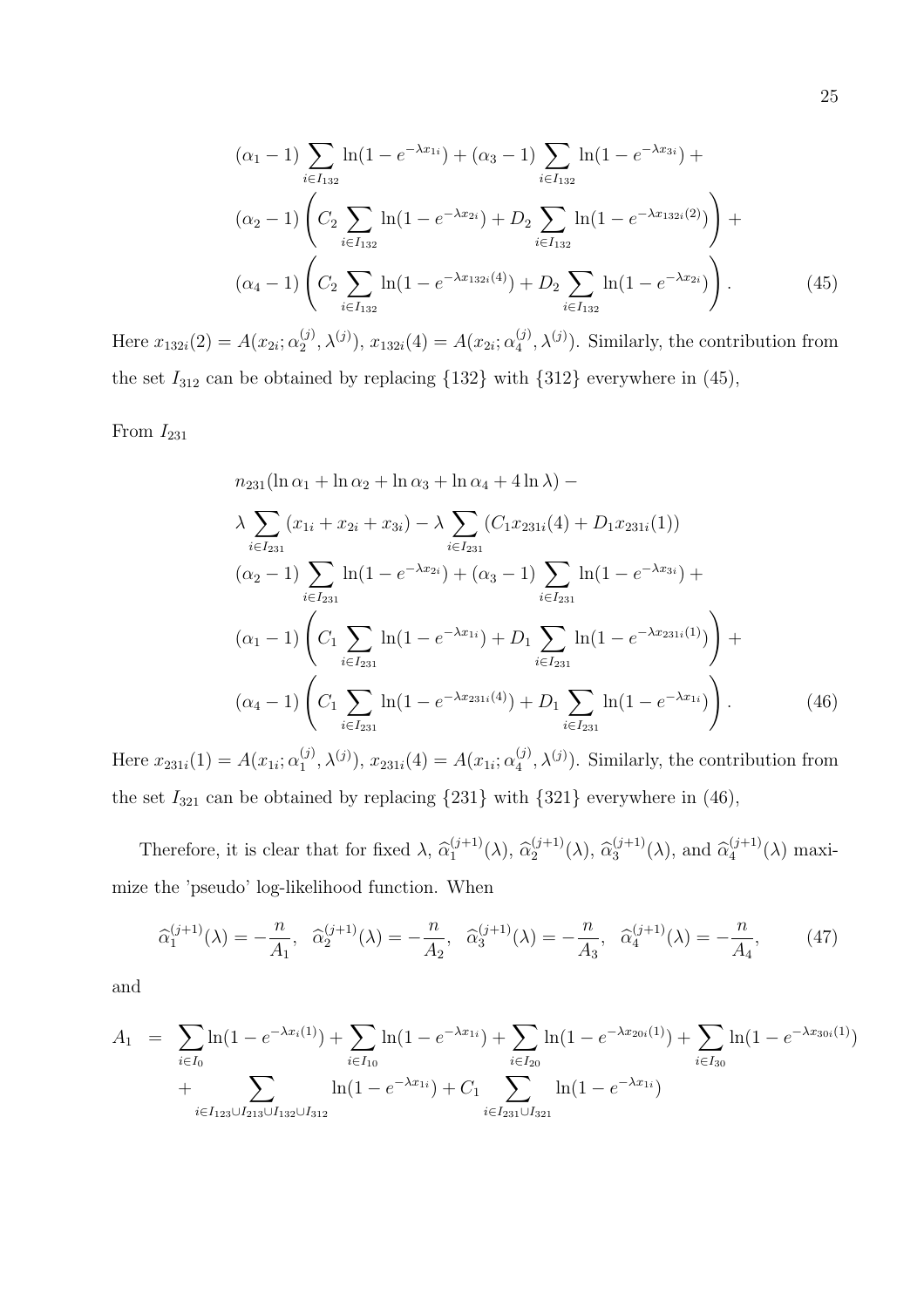$$
+D_{1}\sum_{i\in I_{231}}\ln(1-e^{-\lambda x_{231i}(1)})+D_{1}\sum_{i\in 321}\ln(1-e^{-\lambda x_{321i}(1)})
$$
\n
$$
A_{2} = \sum_{i\in I_{0}}\ln(1-e^{-\lambda x_{1}(2)})+\sum_{i\in I_{10}}\ln(1-e^{-\lambda x_{210i}(2)})+\sum_{i\in I_{20}}\ln(1-e^{-\lambda x_{21}})+\sum_{i\in I_{10}}\ln(1-e^{-\lambda x_{21}})
$$
\n
$$
+D_{2}\sum_{i\in I_{133}\cup I_{231}\cup I_{321}}\ln(1-e^{-\lambda x_{21}})+C_{2}\sum_{i\in I_{132}\cup I_{332}}\ln(1-e^{-\lambda x_{21}})
$$
\n
$$
+D_{2}\sum_{i\in I_{132}}\ln(1-e^{-\lambda x_{1}(3)})+D_{2}\sum_{i\in I_{232}}\ln(1-e^{-\lambda x_{231i}(2)})
$$
\n
$$
A_{3} = \sum_{i\in I_{0}}\ln(1-e^{-\lambda x_{1}(3)})+\sum_{i\in I_{10}}\ln(1-e^{-\lambda x_{10i}(3)})+\sum_{i\in I_{20}}\ln(1-e^{-\lambda x_{20i}(3)})+\sum_{i\in I_{20}}\ln(1-e^{-\lambda x_{20i}(3)})+\sum_{i\in I_{20}}\ln(1-e^{-\lambda x_{20i}(3)})+\sum_{i\in I_{233}}\ln(1-e^{-\lambda x_{213i}(3)})
$$
\n
$$
+D_{3}\sum_{i\in I_{133}}\ln(1-e^{-\lambda x_{133i}(3)})+D_{3}\sum_{i\in I_{213}}\ln(1-e^{-\lambda x_{23i}(3)})
$$
\n
$$
A_{4} = \sum_{i\in I_{0}}\ln(1-e^{-\lambda x_{1}})+\sum_{i\in I_{10}}\ln(1-e^{-\lambda x_{10i}})+\sum_{i\in I_{233}}\ln(1-e^{-\lambda x_{20i}})+\sum_{i\in I_{20}}\ln(1-e^{-\lambda x_{30i}})
$$
\n
$$
+C_{3}\sum_{i\in I_{23}}\ln(1-e^{-\lambda x_{13i}(4)})+D_{3}\sum_{i\
$$

Note that  $\lambda^{(k+1)}$  can be obtained by maximizing the 'pseudo' profile log-likelihood function with respect to  $\lambda$ . The 'pseudo' profile log-likelihood function is obtained by adding all the 'pseudo' log-likelihood contribution from different sets as provided in (40) - (46), and replacing  $\alpha_k$  by  $\alpha_k^{(j+1)}$  $(k+1)(\lambda)$ , for  $k = 1, \dots, 4$ . The iteration process continues until convergence takes place.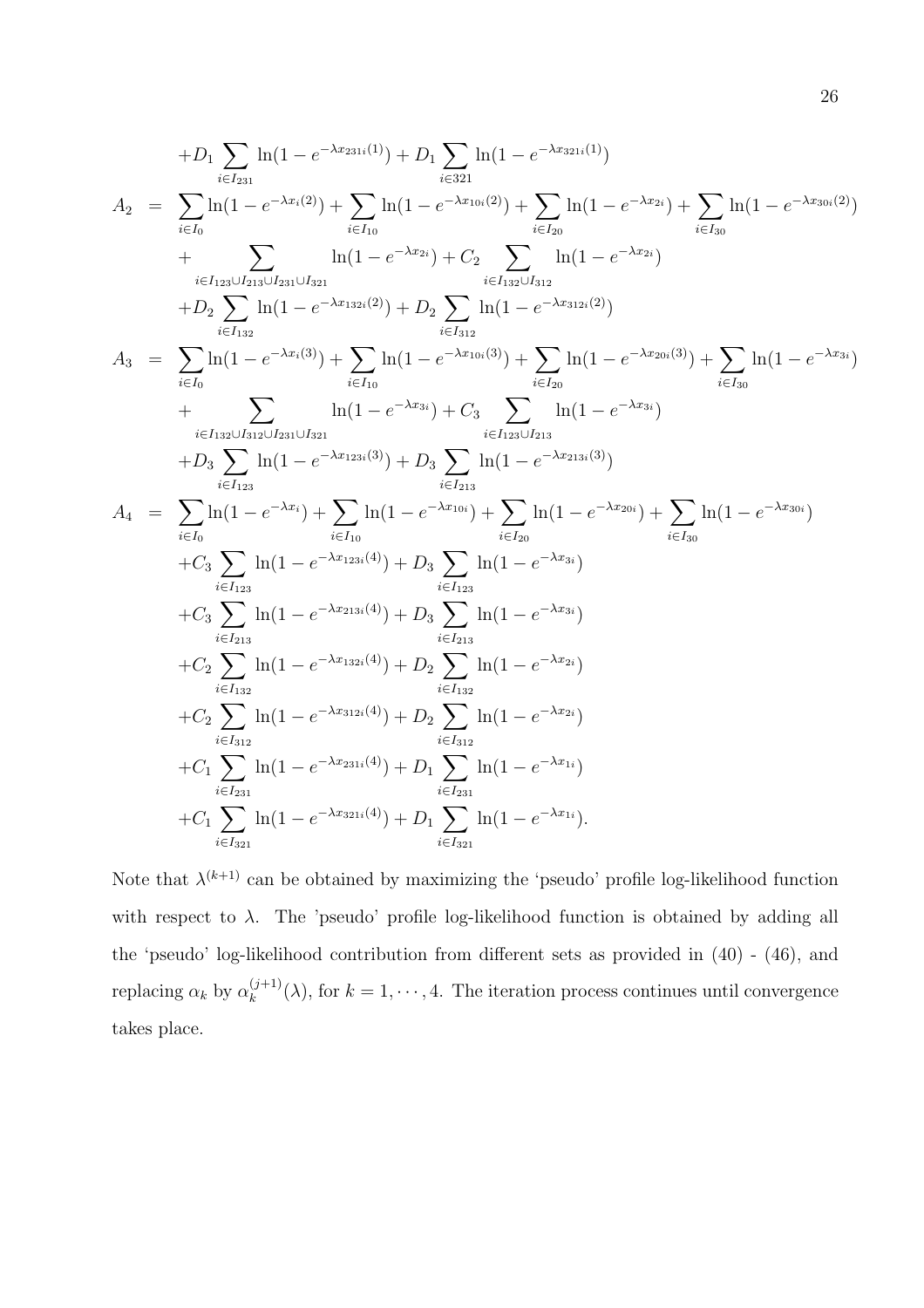# References

- [1] Arnold, B.C., Balakrishnan, N. and Nagaraja, H.N. (1992), A first course in order statistics, Wiley, New York.
- [2] Balakrishnan, N. and Lai, C.D. (2009), Continuous bivariate distributions, second edition, Springer, New York.
- [3] Basu, A.P. (1971), "Bivariate failure rate", Journal of the American Statistical Association, vol. 66, 103 - 104.
- [4] Colangelo, A., Hu, T. and Shaked, M. (2008), "Conditional ordering and positive dependence", Journal of Multivariate Analysis, vol. 99, 358 - 371.
- [5] Dinse, G.E. (1982), "Non-parametric estimation of partially incomplete time and type of failure data", Biometrics, vol. 38, 417 - 431.
- [6] Franco, M. and Vivo, J-M (2010), "A multivariate extension of Sarhan and Balakrishnan bivariate distribution and its ageing and dependence properties", Journal of Multivariate Analysis, vol. 101, 491 - 499.
- [7] Gupta, R.D. and Kundu, D. (1999), "Generalized exponential distribution", Australian and New Zealand Journal of Statistics, vol. 41, 173 - 188.
- [8] Gupta, R.D. and Kundu, D. (1999), "Generalized exponential distribution: existing results and some recent developments", *Journal of Statistical Planning and Inference*, vol. 137, 3525 - 3536.
- [9] Joe, H. (1997), Multivariate model and dependence concepts, Chapman and Hall, London.
- [10] Johnson, N.L. and Kotz, S. (1975), "A vector multivariate hazard rate",Journal of Multivariate Analysis, vol. 5, 53 - 66.